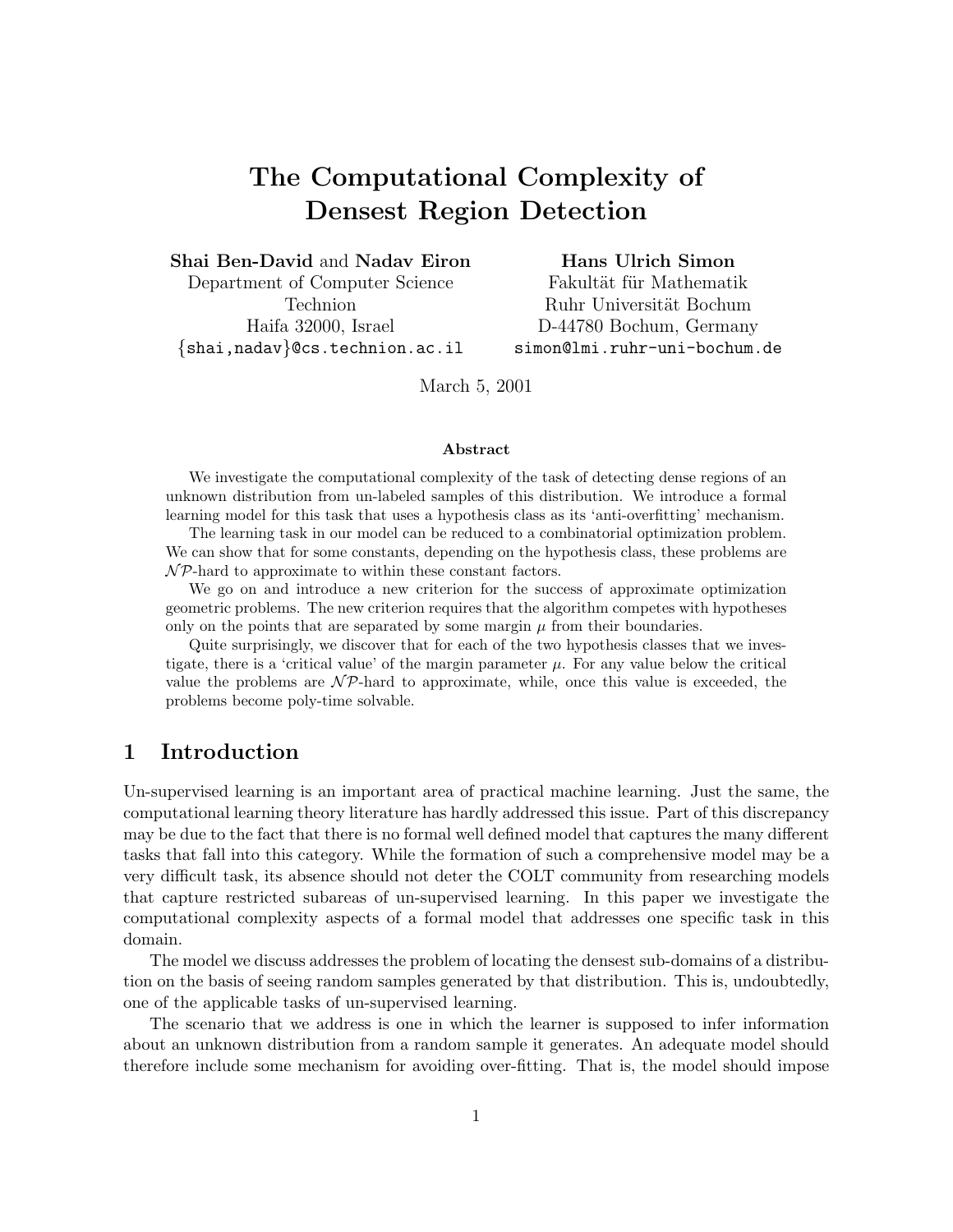some restrictions on the class of possible learner's outputs. The model we propose fixes a collection of domain subsets (a hypothesis class, if you wish) ahead of seeing the data. The task of the learner is to find a member of this class in which the average density of the examplegenerating distribution is maximized. For simplicity we restrict our attention to the case that the domain is the Euclidean space  $\mathbb{R}^n$ . Density is defined relative to the Euclidean volume. By restricting our hypothesis classes to classes in which all the sets have the same volume, we can ignore the volume issue.

A model similar to ours was introduced by Ben-David and Lindenbaum [3]. In that paper a somewhat more general learning task is considered: given a threshold  $r \in [0, 1]$ , the learner is required to output the hypothesis in the class that best approximates the area on which the distribution has density above r. Ben-David et al. define a notion of a cost of a hypothesis, relative to a target distribution, and prove  $(\epsilon, \delta)$  type generalization bounds. As can be expected, the sample size needed for generalization depends on the VC-dimension of the underlying hypothesis class. We refer to that paper for a discussion of the relevance and potential applications of the model. However, [3] does not address the computational complexity of learning in this model.

Standard uniform convergence considerations imply that detecting a hypothesis (domain subset from the hypothesis class) with close-to-maximal density is essentially equivalent to detecting a hypothesis that approximates the maximal empirical density, with respect to the training data. We are therefore led to the following, purely combinatorial, problem:

### Given a collection  $H$  of subsets of some domain set, on input – a finite subset P of the domain – output a set  $h \in \mathcal{H}$  that maximizes  $|P \cap h|$ .

We consider two hypothesis classes: the class of axis aligned hypercubes and the class of balls (both in  $\mathbb{R}^n$ ). For each of these classes we prove that there exists some  $\gamma > 0$  (independent of the input sample size and dimensionality) such that, unless  $P = \mathcal{NP}$ , no polynomial time algorithm can output, for every input sample, a hypothesis in the class that has agreement rate (on the input) within a factor of  $\gamma$  of the optimal hypothesis in the class.

On the other hand, we consider a relaxation of the common success criterion of optimization or approximation algorithms. Rather than requiring an approximation algorithm to achieve a fixed success ratio over all inputs (or over all inputs of the same size or dimensionality), we let the required approximation ratio depend on the structure of each specific input. Given a hypothesis class H of subsets of  $\bigcup_n \mathbb{R}^n$ , and a parameter  $\mu > 0$ ,

an algorithm solves the  $\mu$ -relaxed problem associated with  $\mathcal{H}$ , if, for every input sample, it outputs a member of  $H$  that contains as many sample points as any member of H can contain with margin  $\geq \mu$  (where the margin of a point relative to a hypothesis is the radius of the largest ball around the point that is fully contained in the hypothesis).

In other words, such an algorithm is required to output a hypothesis with close-to-optimal performance on the input data, whenever this input sample allows a maximal intersection (with a member of  $\mathcal{H}$ ) that achieves large enough margin for most of the points it contains. On the other hand, if for every element  $h \in \mathcal{H}$  that achieves close-to-maximal-size intersection with the input a large percentage of the points in the intersection are close to  $h$ 's boundaries, then an algorithm can settle for a relatively poor success ratio without violating the  $\mu$ -relaxed criterion.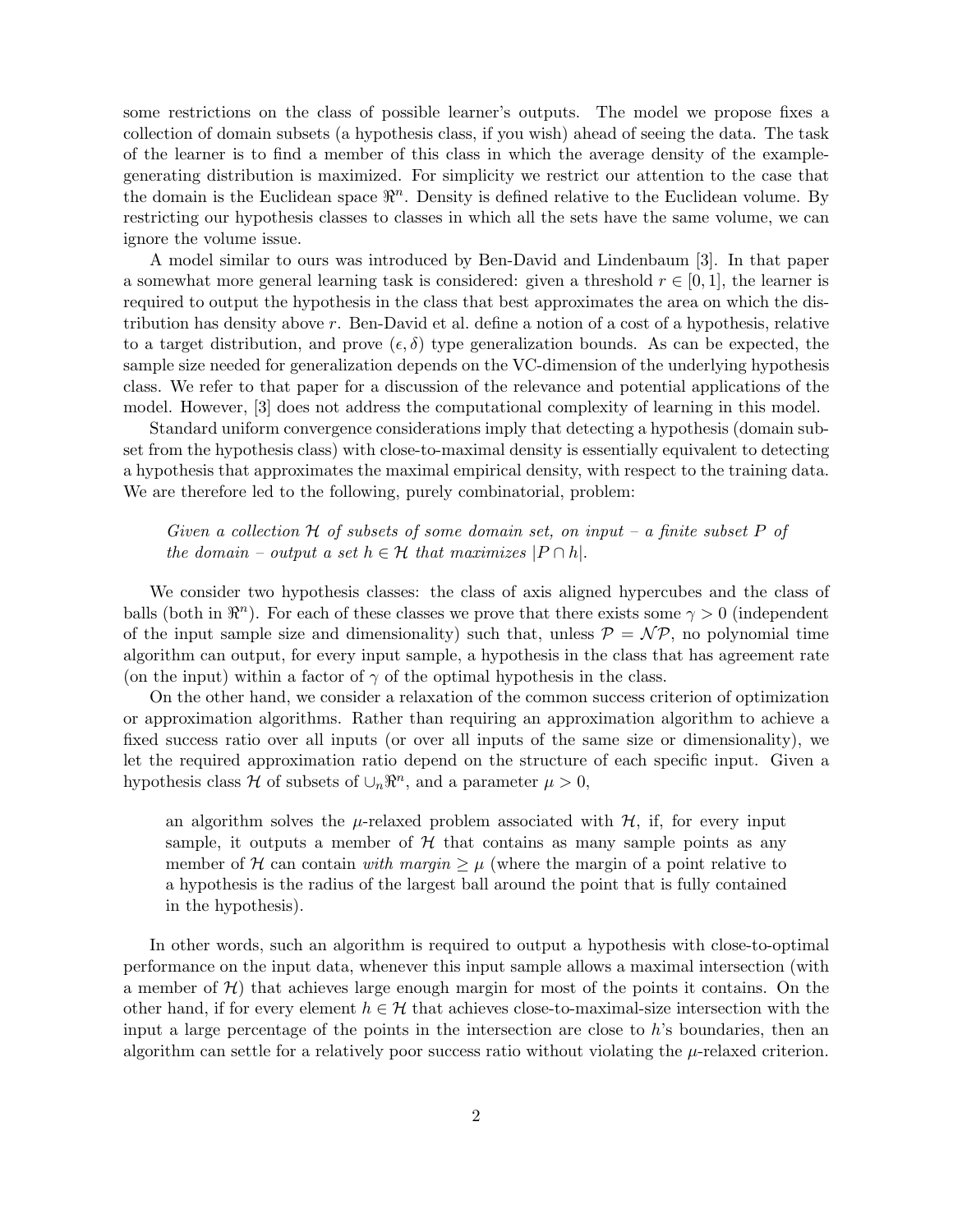One appealing feature of this new performance measure is that it provides a rigorous success guarantee for agnostic learning that may be achieved by efficient algorithms for classes that can't have poly-time algorithms that succeed with respect to the common 'uniform' approximation ratio criterion. We shall show below that the class of balls provides such an example, and in a forthcoming paper [4] we show that the class of linear perceptrons is another such case.

This paper investigates the existence of poly-time algorithms that solve the  $\mu$ -relaxed problem associated with a hypothesis class  $H$ . Clearly, a relaxation becomes computationally easier as  $\mu$  grows, and is hardest for  $\mu = 0$ , in which case it becomes the usual optimization problem (without relaxation). As mentioned above, we show that these optimization problems – finding the densest ball or the densest hypercube – are  $N\mathcal{P}$ -hard, to approximate (for other  $N\mathcal{P}$ -hardness results of this type see [9], [10]). We are interested in determining the values of  $\mu$  at which the  $\mathcal{NP}$ -hardness of the relaxed problems breaks down.

Quite surprisingly, for each of the classes we investigate (axis-aligned hyper-cubes and balls), there exists a value  $\mu_0$  so that, on one hand, for every  $\mu > \mu_0$ , there exist efficient algorithms for the  $\mu$ -relaxation, while on the other hand, for every  $\mu < \mu_0$  the  $\mu$ -relaxed problem is NP-hard (and, in fact, even hard to approximate). A similar phenomenon holds also for the class of linear perceptrons [4].

The paper is organized as follows: Section 2 introduces the combinatorial optimization problems that we shall be considering, along with some basic background in hardness-of-approximation theory. Section 3 discusses the class of hypercubes and provides both the positive algorithmic result and the negative hardness result for this class. Next we discuss the class of balls. Section 4 contains the hardness result for this class while the following Section 5 provides efficient optimization algorithms for the  $\mu$ -relaxation of the densest ball problem. Finally, in Section 6 we list several possible extensions of this work.

# 2 Definitions and Basic Results

In this section we introduce the combinatorial problems that we shall address in the paper. We then proceed to provide the basic definitions and tools that we shall use from the theory of approximation of combinatorial optimization problems. We end this section with a list of previously known hardness-of-approximation results that we shall employ in our work.

### 2.1 The Combinatorial Optimization Problems

We discuss combinatorial optimization problems of the following type:

The densest set problem for a class  $H$ : Given a collection  $\mathcal{H} = \bigcup_{n=1}^{\infty} \mathcal{H}_n$  of subsets,  $\mathcal{H}_n \subseteq$  $2^{\Re^n}$ , on input  $(n, P)$ , where P is a finite multi-set of points in  $\Re^n$ , output a set  $h \in \mathcal{H}_n$  so that h contains as many points from  $P$  as possible (accounting for their multiplicity in  $P$ ).

We shall mainly be concerned with the following instantiations of the above problem:

**Densest Axis-aligned Cube (DAC)** Each class  $\mathcal{H}_n$  consists of all cubes with side length equal 1 in  $\mathbb{R}^n$ . That is, each member of  $\mathcal{H}_n$  is of the form  $\prod_{i=1}^n I_i$ , where the  $I_i$ 's are real intervals of the form  $I_i = [a_i, a_i + 1].$ 

**Densest Open Ball (DOB)** Each class  $\mathcal{H}_n$  is the class of all open balls of radius 1 in  $\mathbb{R}^n$ .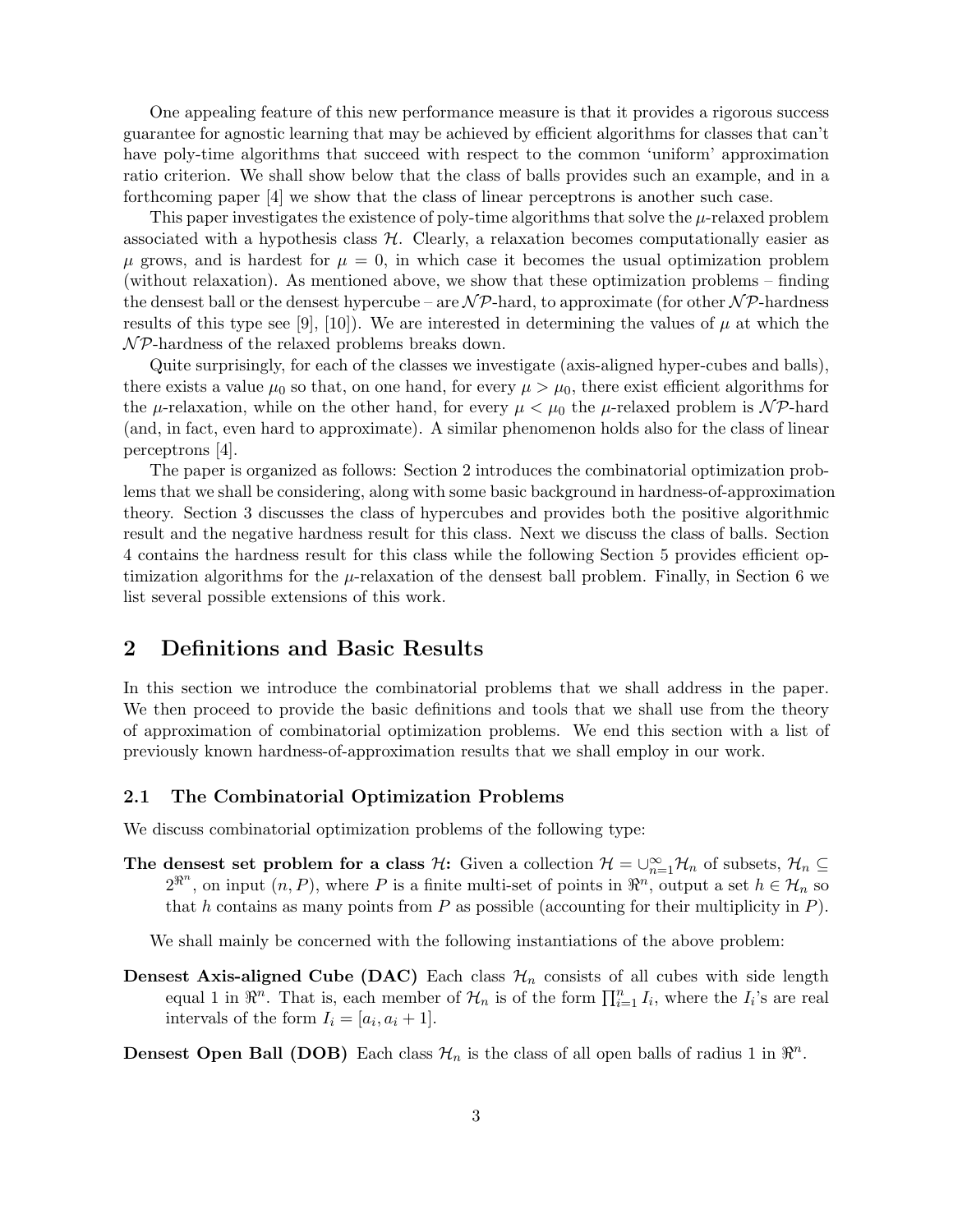**Densest Closed Ball (DCB)** Each class  $\mathcal{H}_n$  is the class of all closed balls of radius 1 in  $\mathbb{R}^n$ .

For the sake of our proofs, we shall also address some other optimization problems, namely:

- **MAX-E2-SAT** <sup>1</sup> Input is a collection C of 2-clauses over n Boolean variables. The problem is to find an assignment  $a \in \{0,1\}^n$  satisfying as many 2-clauses of C as possible.
- **BSH** Inputs are of the form  $(n, P_+, P_-)$ , where  $n \geq 1$ , and  $P_+, P_-$  are multi-sets of points from  $\mathbb{R}^n$ . A hyper-plane  $H(w, t)$ , where  $w \in \mathbb{R}^n$  and  $t \in \mathbb{R}$ , correctly classifies  $p \in P_+$  if  $wp > t$ , and it correctly classifies  $p \in P_-\$  if  $wp < t$ . The problem is to find the Best Separating Hyper-plane for  $P_+$  and  $P_-,$  that is, a pair  $(w, t) \in \mathbb{R}^n \times \mathbb{R}$  such that  $H(w, t)$  correctly classifies as many points from  $P_+ \cup P_-$  as possible.
- DOH This is the densest set problem for the class of open hemispheres. That is, inputs are multi-sets P of points from  $S^n$  — the unit sphere in  $\mathbb{R}^n$  — and each class  $\mathcal{H}_n$  is the class of all sets of the form  $\{x : wx > 0\}$  for  $w \in \mathbb{R}^n$ .

### 2.2 Basic Notions of Combinatorial Optimization

For each maximization problem Π and each input instance  $\mathcal I$  for  $\Pi$ ,  $\mathrm{opt}_{\Pi}(\mathcal I)$  denotes the maximum profit that can be realized by a legal solution for  $\mathcal I$ . Subscript  $\Pi$  is omitted when this does not cause confusion. The profit realized by an algorithm A on input instance  $\mathcal I$  is denoted by  $A(\mathcal{I})$ . The profit associated with a legal solution  $\sigma$  for input instance  $\mathcal{I}$  is denoted by  $|\sigma|$ . The quantity

$$
\frac{\operatorname{opt}_{\Pi}(\mathcal{I}) - A(\mathcal{I})}{\operatorname{opt}_{\Pi}(\mathcal{I})}
$$
 (1)

is called the *relative loss of algorithm A on input instance*  $\mathcal I$ . Ideally, the relative loss is not much bigger than zero.

We generalize the definition above by allowing the performance of the algorithm to be measured relative to a function other than opt<sub>Π</sub>. We denote the *V*-relaxation of  $\Pi$  by  $\Pi[V]$ . Analogously to  $(1)$  above, we define the *V*-relative loss of an algorithm A as

$$
\frac{V(\mathcal{I}) - A(\mathcal{I})}{V(\mathcal{I})}.
$$
\n(2)

An algorithm A is called  $\delta$ -approximation algorithm for  $\Pi[V]$ , where  $\delta \in \Re$ , if its V-relative loss on I is at most  $\delta$  for all input instances I. Note that the original problem  $\Pi$  is the same as the opt<sub>Π</sub>-relaxation of Π.

Let  $\Pi[V]$  and  $\Pi'[V']$  be two (potentially relaxed) maximization problems. A polynomial *reduction* from  $\Pi[V]$  to  $\Pi'[V']$ , consists of two functions:

- **Input Transformation** a polynomial time computable mapping  $\mathcal{I} \mapsto \mathcal{I}'$ , which transforms an input instance  $\mathcal I$  of  $\Pi$  into an input instance  $\mathcal I'$  of  $\Pi'$
- **Solution Transformation** a polynomial time computable mapping  $(\mathcal{I}, \sigma') \mapsto \sigma$ , which transforms  $(\mathcal{I}, \sigma')$ , where  $\mathcal I$  is an input instance of  $\Pi$  and  $\sigma'$  is a legal solution for  $\mathcal I'$ , into a legal solution  $\sigma$  for  $\mathcal I$

<sup>&</sup>lt;sup>1</sup> "E2" stands for "Exactly 2 literals per clause".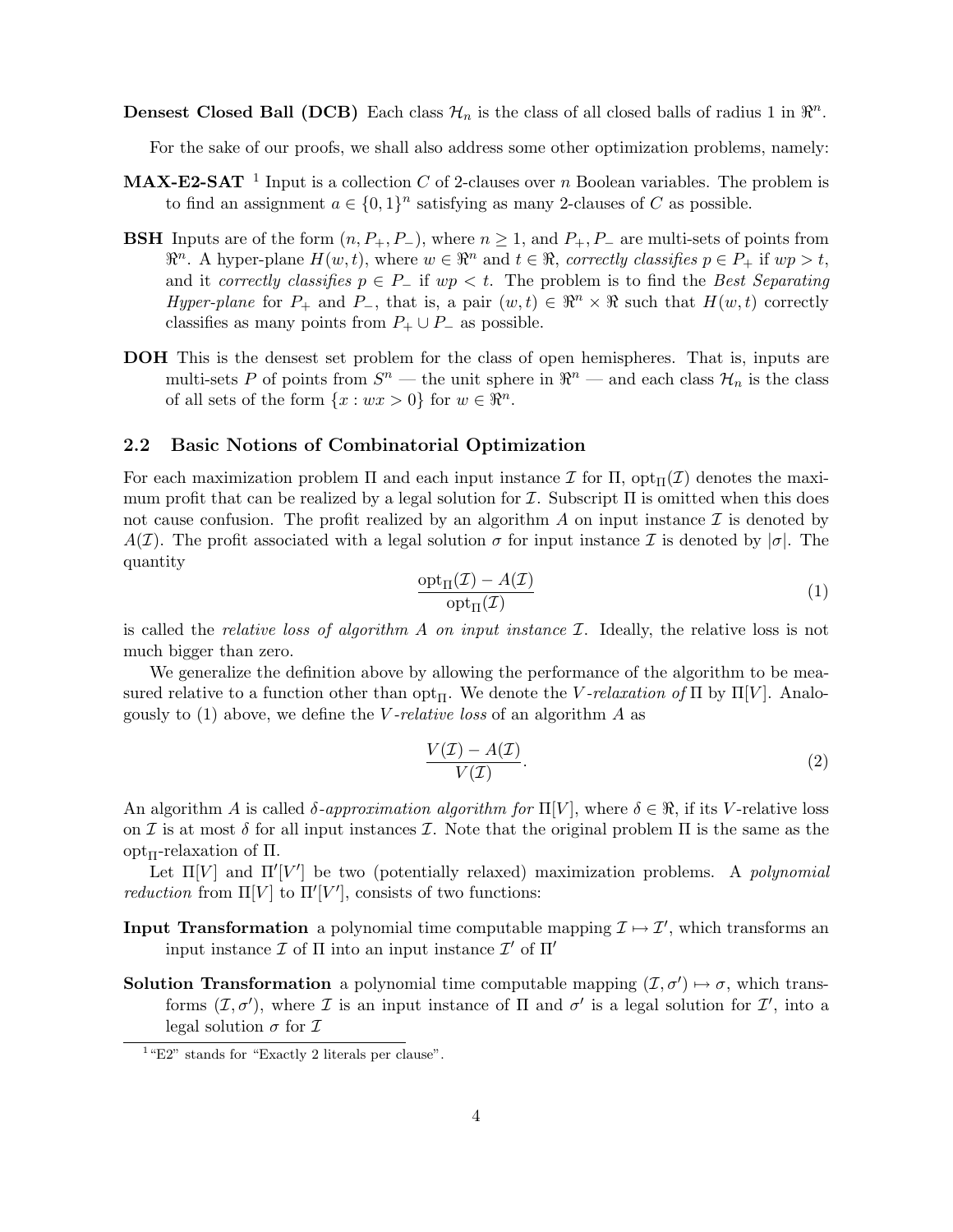We write  $\Pi[V] \leq_{\text{pol}} \Pi'[V]$  to indicate that there exists a polynomial reduction of  $\Pi[V]$  to  $\Pi'[V]$ . Given a polynomial time algorithm A' which finds a legal solution  $\sigma'$  for each given input instance  $\mathcal{I}'$  of  $\Pi'$  and a polynomial reduction from  $\Pi$  to  $\Pi'$ , we obtain the following polynomial time algorithm A for Π:

- 1. Compute  $\mathcal{I}'$  from  $\mathcal{I}$ .
- 2. Compute a legal solution  $\sigma'$  for  $\mathcal{I}'$  using  $A'$ .
- 3. Compute a legal solution  $\sigma$  for  $\mathcal I$  from  $(\mathcal I, \sigma')$ .

We refer to A as the algorithm *induced* by  $A'$  and the reduction.

In general, a polynomial reduction is not approximation-preserving. Even if  $A'$  is a  $\delta$ approximation algorithm for  $\Pi'$ [V'], there is in general no upper bound on the V-relative loss of the induced algorithm A. In this paper, we shall use special reductions which obviously are approximation-preserving:

**Definition 2.1** Assume that  $\Pi[V] \leq_{pol} \Pi'[V']$ . We say that there is a loss-preserving reduction of  $\Pi[V]$  to  $\Pi'[V]$ , written as  $\Pi[V] \leq_{pol}^{\ell} \Pi'[V']$ , if there exists a polynomial reduction that satisfies the following conditions:

- 1. The input transformation maps  $\mathcal I$  to  $\mathcal I'$  such that  $V'(\mathcal I') \geq V(\mathcal I)$ .
- 2. The solution transformation maps  $(\mathcal{I}, \sigma')$  to  $\sigma$  such that  $|\sigma| \geq |\sigma'|$ .

The following result motivates the name "loss-preserving".

**Lemma 2.2** If  $\Pi[V] \leq_{pol}^{lp} \Pi'[V']$  and there is no polynomial time δ-approximation algorithm for  $\Pi[V]$ , then there is no polynomial time δ-approximation algorithm for  $\Pi'[V']$ .

**Proof:** Assume for sake of contradiction that  $A'$  is a polynomial time  $\delta$ -approximation algorithm for  $\Pi'|V'|$ . Let A be the algorithm induced by A' and and a loss-preserving reduction of  $\Pi[V]$  to  $\Pi'[V]$ . The definition of loss-preserving reductions implies that  $V'(\mathcal{I}') \geq V(\mathcal{I})$  and  $A(\mathcal{I}) \geq A'(\mathcal{I}')$ . Thus,

$$
\frac{V(\mathcal{I}) - A(\mathcal{I})}{V(\mathcal{I})} = 1 - \frac{A(\mathcal{I})}{V(\mathcal{I})} \le 1 - \frac{A'(\mathcal{I}')}{V'(\mathcal{I}')} = \frac{V'(\mathcal{I}') - A'(\mathcal{I}')}{V'(\mathcal{I}')} \le \delta.
$$

We arrived at a contradiction.

### 2.3 Relaxed Densest Set Problems

As mentioned in the introduction, we shall mainly discuss a new notion of relaxation for densest set problems. The idea behind this new notion is that the required approximation rate varies with the structure of the input sample. When there exist optimal solutions that are 'stable', in the sense that minor variations to these solutions will not affect their cost, then we require a high approximation ratio. On the other hand, when all optimal solutions are 'unstable' then we settle for lower approximation ratios. This idea is formalized by comparing the profit of the approximation algorithm not to the cost of the optimal solution (i.e., the number of input points included in the optimal solution), but rather to the number of points from the input that the optimal solution contains with some margin  $\mu$ .

 $\Box$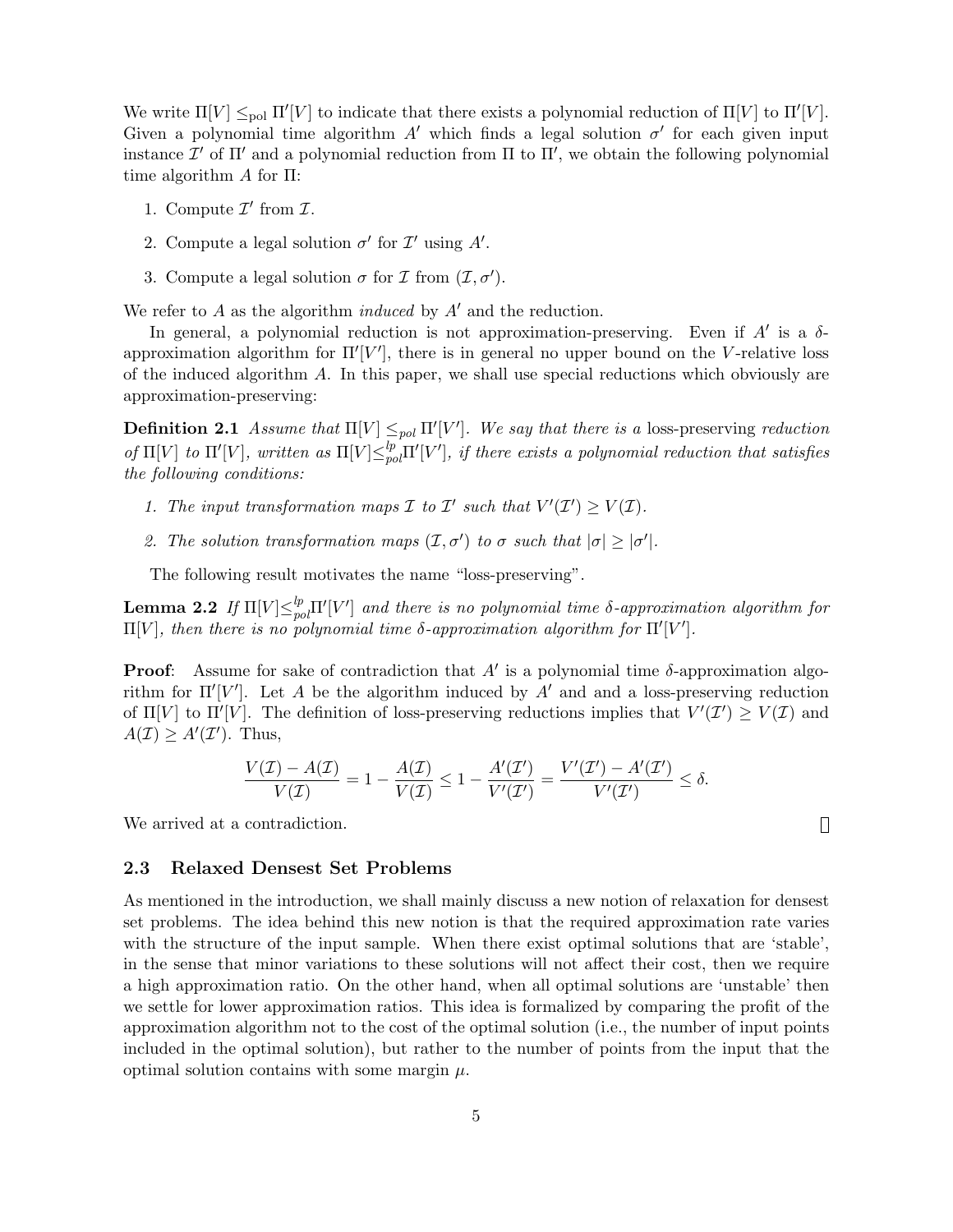Before we proceed, let us fix some notation. Let  $n \geq 1$ ,  $w, z \in \mathbb{R}^n$ ,  $t \in \mathbb{R}$ , and  $r \in \mathbb{R}^+$ .  $H(w, t) = \{x \in \mathbb{R}^n : wx = t\}$  denotes the hyper-plane induced by w and t.  $H_+(w, t) = \{x \in \mathbb{R}^n : w \in \mathbb{R}^n\}$  $\mathbb{R}^n : wx > t$  and  $H_-(w, t) = \{x \in \mathbb{R}^n : wx < t\}$  denote the corresponding positive and negative open half-space, respectively.  $B(z,r) = \{x \in \Re^n : ||z - x|| < r\}$  denotes the open ball of radius r around center z.  $\bar{B}(z,r) = \{x \in \mathbb{R}^n : ||z - x|| \leq r\}$  denotes the corresponding closed ball.  $z^n$ denotes the all-zeroes vector in  $\mathbb{R}^n$  (the origin).  $B^n = B(z^n, 1)$  is our short notation for the open unit ball,  $\bar{B}^n = \bar{B}(z^n, 1)$  denotes the closed unit ball, and  $S^n = \{x \in \mathbb{R}^n : ||x|| = 1\}$  denotes the unit sphere in  $\mathbb{R}^n$ .

**Definition 2.3** Let  $\mathcal{H} = \cup_{n \geq 1} \mathcal{H}_n$ , where  $\mathcal{H}_n \subseteq 2^{\Re^n}$ , be a hypothesis class, and let  $\mu > 0$  be a positive real.

• For each  $h \in \mathcal{H}_n$ , let  $h^{\mu}$  be the set of points that are included in h with a margin  $\mu$ , i.e.,

$$
h^{\mu} \stackrel{\triangle}{=} \{x \in \mathbb{R}^n : \ \bar{B}(x,\mu) \subseteq h\}.
$$

• Given a finite multiset  $P \subset \mathbb{R}^n$ , let

$$
V_{\mu}(n, P) \stackrel{\triangle}{=} \max_{h \in \mathcal{H}_n} |P \cap h^{\mu}|.
$$

In other words,  $V_\mu(n, P)$  denotes the maximum number of points in P (accounting for their multiplicity) that can be included in a hypothesis from  $\mathcal{H}_n$  with margin  $\mu$ .

• The  $\mu$ -relaxed densest set problem for H is defined as the  $V_{\mu}$ -relaxation of the densest set problem for H.

We use  $\Pi[\mu]$  to denote the  $\mu$ -relaxation  $\Pi[V_\mu]$  of the problem  $\Pi$ .

### 2.4 Some Known Hardness-of-Approximation Results

We shall base our hardness reductions on two known results.

**Theorem 2.4 [Håstad, [8]** Assuming  $P \neq \mathcal{NP}$ , for any  $\delta < 1/22$ , there is no polynomial time δ-approximation algorithm for MAX-E2-SAT.

Theorem 2.5 [Ben-David, Eiron and Long, [2]]  $Assuming \mathcal{P} \neq \mathcal{NP}$ , for any  $\delta < 3/418$ , there is no polynomial time  $\delta$ -approximation algorithm for BSH.

Claim 2.6  $\mathit{BSH}\textcolor{red}{\leq_{pol}^{lp}}DOH.$ 

**Proof:** By adding a coordinate one can translate hyper-planes to *homogeneous* hyper-planes (i.e., hyper-planes that pass through the origin). To get from the homogeneous hyper-planes separating problem to the densest hemisphere problem one applies the standard scaling and reflection tricks.  $\Box$ 

Corollary 2.7 Assuming  $P \neq \mathcal{NP}$ , there is no polynomial time  $\delta$ -approximation algorithm for DOH, for any  $\delta < 3/418$ .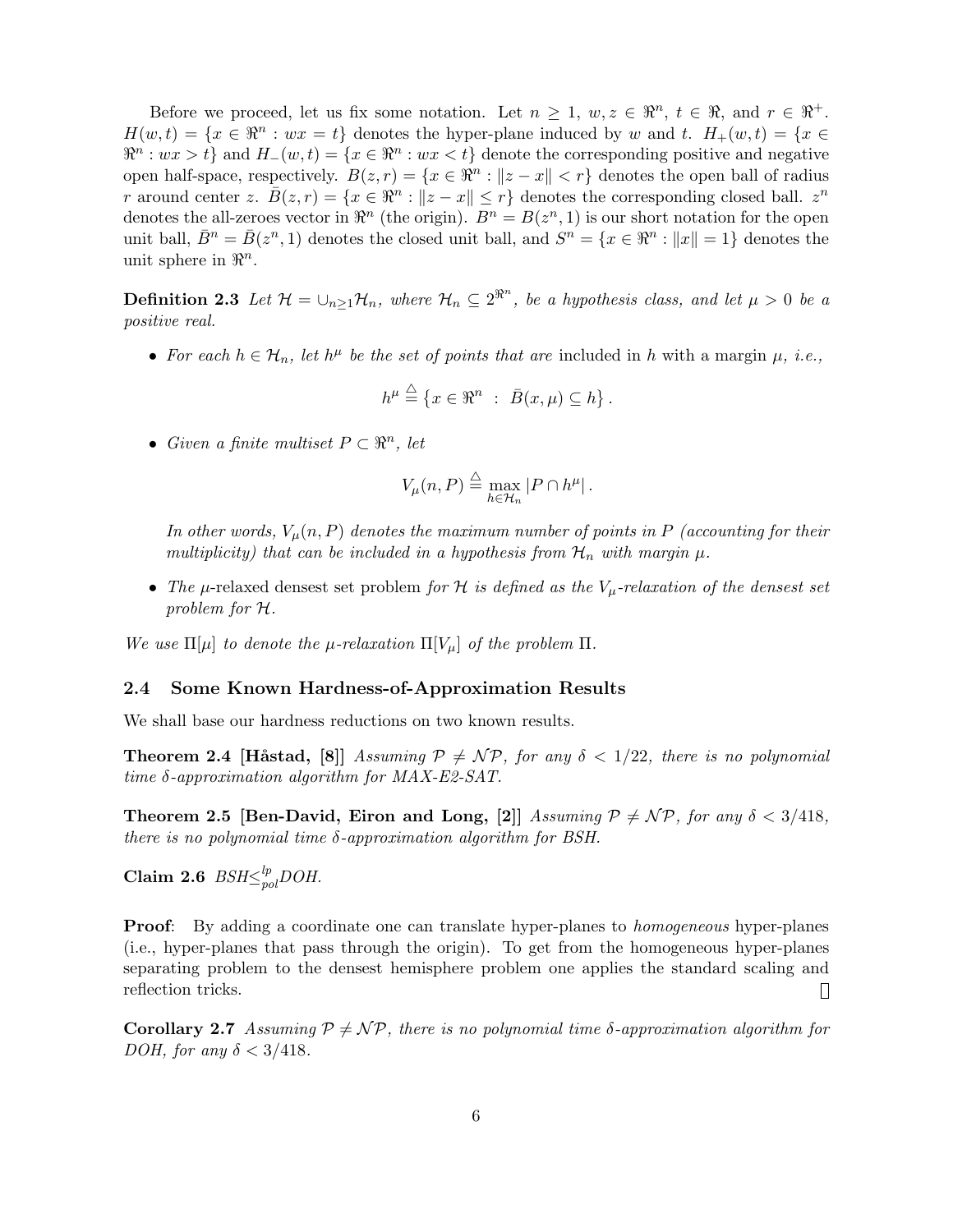# 3 The Relaxed Densest Cube Problem

We present a (rather simple) algorithm, Algorithm 3.1 below, which solves the  $1/4$ -relaxation of the DAC problem in polynomial time. We complement this result by showing that the  $\mu$ relaxation of DAC is  $\mathcal{NP}$ -hard (and, in fact, even  $\mathcal{NP}$ -hard to approximate) for each  $\mu < 1/4$ . Thus (despite its simplicity), Algorithm 3.1 already solves the hardest relaxation of DAC that can be solved by any polynomial time algorithm (unless  $P = \mathcal{NP}$ ).

An axis aligned cube with edge length  $u$  will be briefly called  $u$ -cube in what follows. Let W be a 1-cube. Note that the points which are contained in W with margin  $0 \leq \mu \leq 1/2$  are contained in a concentric  $(1 - 2\mu)$ -sub-cube of W. (Figure 1 illustrates this observation.)

Recall that the input to DAC has the form  $(n, P)$ , where P is a finite multi-set of points from  $\mathbb{R}^n$ . The legal outputs are the *n*-dimensional 1-cubes. Recall furthermore that  $V_\mu(n, P)$  denotes the maximal number of points from  $P$  (accounting for their multiplicity) that can be included in a 1-cube with margin  $\mu$ . According to our observation above,  $V_{1/4}(n, P)$  coincides with the maximal number of points from  $P$  that can be included in a  $1/2$ -cube. In order to solve the 1/4-relaxation of DAC, one has to output a 1-cube containing at least  $V_{1/4}(n, P)$  points. Here is the algorithm which achieves this goal:

### Algorithm 3.1:

- 1. For each point  $p$  in  $P$  do:
	- (a) Let  $W[p]$  be the 1-cube with center p.
	- (b) Compute the "gain"  $G[p] \stackrel{\triangle}{=} |W[p] \cap P|$  associated with each  $p \in P$ .
- 2. Choose the point  $p_{\text{max}}$  such as to maximize  $G[p]$  and output  $W[p_{\text{max}}]$ .

**Theorem 3.2** Algorithm 3.1 solves the  $1/4$ -relaxation of DAC and runs in polynomial time.

**Proof:** Let  $W_*$  be the 1/2-cube which contains  $V_{1/4}(n, P)$  points. Let  $p_*$  be a point from  $W_* \cap P$  (arbitrarily chosen). Obviously  $W[p_*]$  (the 1-cube with center  $p_*$ ) contains  $W_*$  as subcube. (Figure 1 illustrates this observation.) Therefore,

$$
G(p_{\max}) = |W[p_{\max}] \cap P| \ge |W[p_*] \cap P| \ge |W_* \cap P| = V_{1/4}(n, P).
$$

It follows that Algorithm 3.1 solves the 1/4-relaxation of DAC. It clearly runs in polynomial time.

The next result shows that the  $1/4$ -relaxation of DAC is the hardest relaxation which can be solved in polynomial time.

**Theorem 3.3** For every  $0 \leq \mu < 1/4$ ,  $MAX$ -E2-SAT $\leq_{pol}^{lp}$ DAC[ $\mu$ ].

**Proof:** Let  $0 \leq \mu \leq 1/4$  be fixed. Remember that we can view 1-cubes, containing a set of points with margin  $\mu$ , as  $(1 - 2\mu)$ -cubes containing the same set of points. The point in  $\mathbb{R}^n$ whose *i*-th coordinate equals  $1 - 2\mu$  and whose other coordinates equal zero is denoted by  $p_i^{\mu}$  $\frac{\mu}{i}$  in what follows.

We will define a loss-preserving reduction from  $MAX$ -E2-SAT to the  $\mu$ -relaxation of DAC. (Compare with Definition 2.1.) The following constructions are illustrated in Figure 2.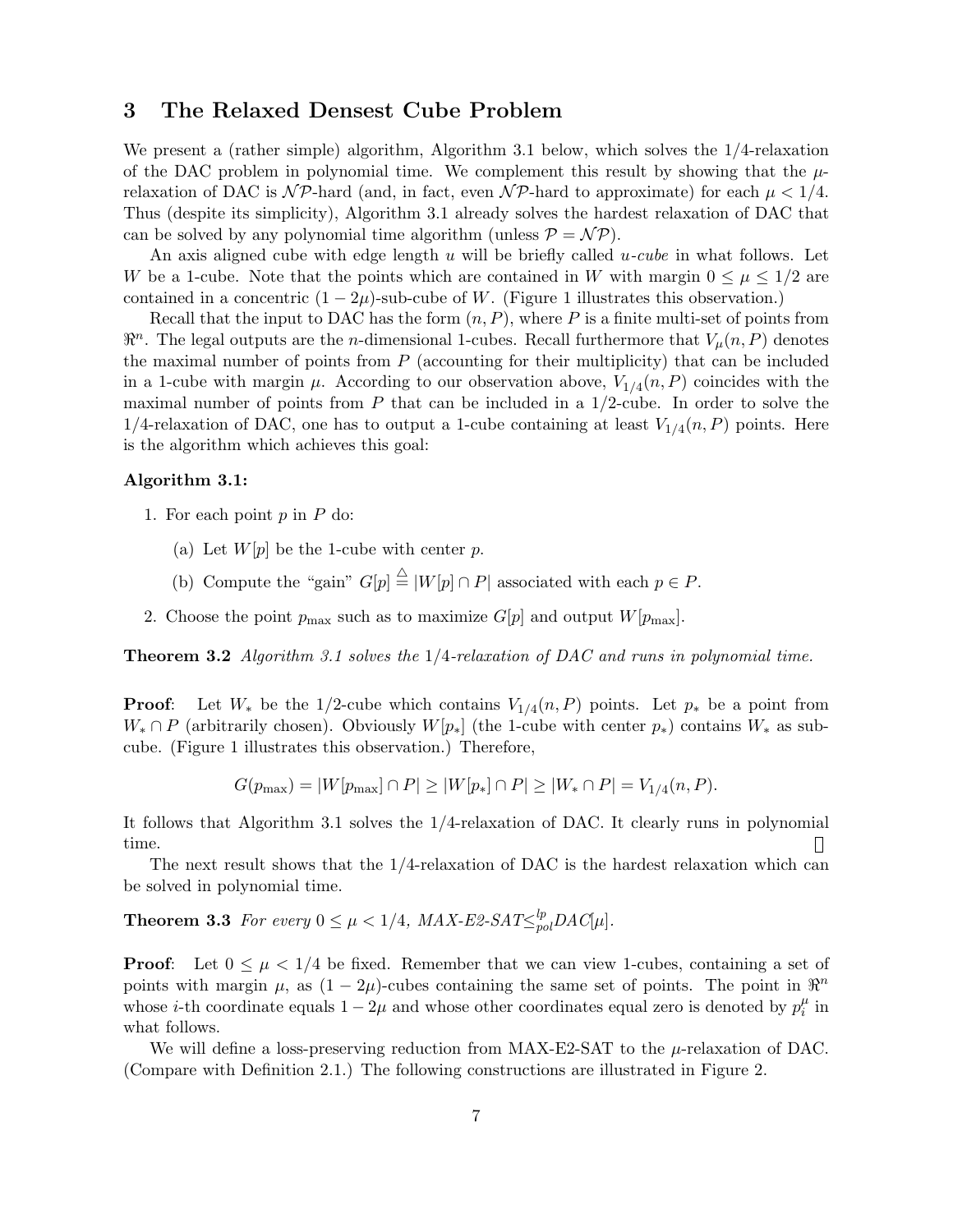

Figure 1: A 1-cube W, its concentric 1/2-sub-cube  $W_*$ , a point  $p_* \in W_*$ , and the 1-cube  $W[p_*]$ centered at  $p_*$ .

First, we define a mapping  $\phi$  from input instances of MAX-E2-SAT (over n variables) to finite multi-sets in  $\mathbb{R}^n$ . Let  $v_1, \ldots, v_n$  be the variables that appear in the propositional formulas, and let  $\neg v_1, \ldots, \neg v_n$  denote their negations, respectively. Let h be the function which maps  $v_i$ to  $p_i^{\mu}$  $\mu$ <sub>i</sub> and ¬v<sub>i</sub> to − $p_i^{\mu}$  $i<sup>\mu</sup>$ . Given a 2-clause  $l_1 \vee l_2$ , define the point triplet

$$
\phi(l_1 \vee l_2) \stackrel{\triangle}{=} \{h(l_1) + h(l_2), -h(l_1) + h(l_2), h(l_1) - h(l_2)\}.
$$

Informally, we associate with each 2-clause  $c$  three points in the plane spanned by the coordinates that correspond to the variables of c. These three points represent the three satisfying assignments for c. Finally, we extend the definition of  $\phi$  from 2-clauses to collections of 2-clauses by setting

$$
\phi(C) \stackrel{\triangle}{=} \bigcup_{c \in C} \phi(c),
$$

where the union of sets should be interpreted as multi-set. Obviously,  $\phi(C)$  can be constructed from C in polynomial time.

Let  $a = (a_1, \ldots, a_n) \in \{0,1\}^n$  be an assignment to  $(v_1, \ldots, v_n)$  which satisfies the maximal number, say  $s_*,$  of 2-clauses from C. We have to show that there exists a  $(1 - 2\mu)$ -cube which contains at least  $s_*$  points of the multi-set  $\phi(C)$ . Setting  $I[0] = [-(1-2\mu), 0]$  and  $I[1] = [0, 1-2\mu]$ ,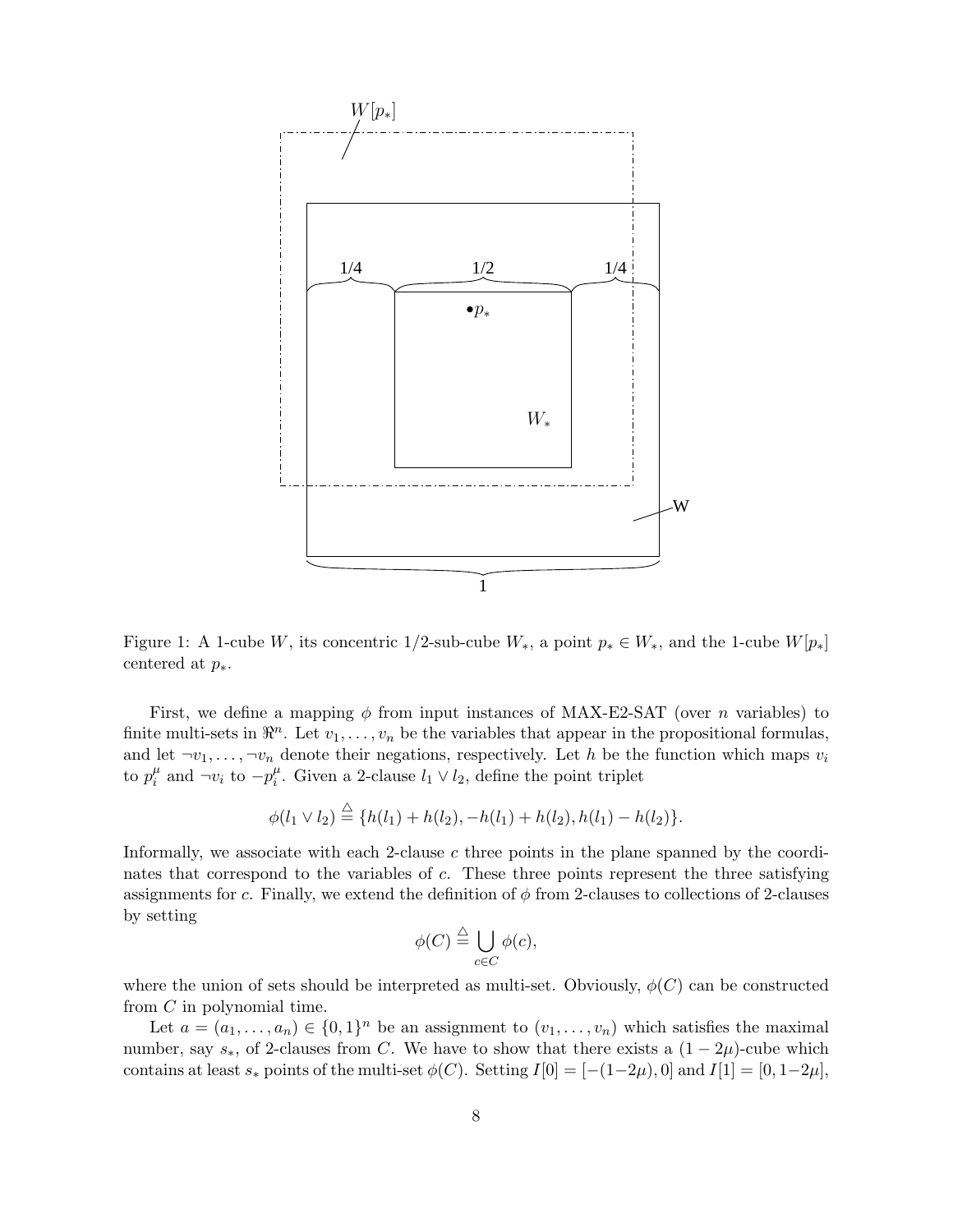the  $(1 - 2\mu)$ -cube  $W_a = \frac{x^n}{i-1} I[a_i]$  serves this purpose. More precisely,  $W_a$  contains one of the three points of  $\phi(c)$  iff a satisfies c. Thus,  $W_a$  contains  $s_*$  points of  $\phi(C)$ .

Let now  $W = \times_{i=1}^n I_i$  be a 1-cube which contains s points from  $\phi(C)$ . Note that each cube which contains at least two points of the point triplet  $\phi(c)$  must have side length at least  $2(1 - 2\mu) > 1$ . Thus, W contains at most one point of each triplet. It follows that there are s "designated" 2-clauses in C with the property that one point of the associated point triplet belongs to W. Setting  $a_i = 1$  if interval  $I_i$  contains  $1 - 2\mu$  and  $a_i = 0$  otherwise, we obtain an assignment  $a = (a_1, \ldots, a_n)$  to  $(v_1, \ldots, v_n)$  which satisfies precisely the s designated 2-clauses. Clearly,  $a$  can be computed from  $C$  and  $W$  in polynomial time. This completes the loss-preserving reduction from MAX-E2-SAT to  $DAC[\mu]$ . Ш



Figure 2: The point triplet associated with the 2-clause  $v_1 \vee \neg v_3$  in the  $\{v_1, v_2, v_3\}$ -space, the cube corresponding to the satisfying assignment  $(v_1, v_2, v_3) = (0, 1, 0)$ , and (at top of it) the cube corresponding to the falsifying assignment  $(v_1, v_2, v_3) = (0, 1, 1)$ 

Corollary 3.4 For every  $0 \le \mu < 1/4$  and for every  $0 \le \delta < 1/22$ , there is no polynomial time δ-approximation algorithm for the μ-relaxation of DAC (unless  $\mathcal{P} = \mathcal{NP}$ ).

### 4 Hardness of the Densest Ball Problem

In this section we prove a hardness-of-approximation result for the DOB problem (Theorem 4.2 below). We refer to  $H_+(w, 0)$  as an *open hemisphere* because we use the hyper-plane  $H(w, 0)$  as a separator of the unit sphere  $S<sup>n</sup>$  into two hemispheres. We may assume that  $||w|| = 1$  because for all  $\lambda > 0$ ,  $H_+(w, 0) = H_+(\lambda w, 0)$ .

 ${\rm \bf Lemma~4.1~ }$   $DOH\!\!\leq_{pol}^{lp}\!\!DOB.$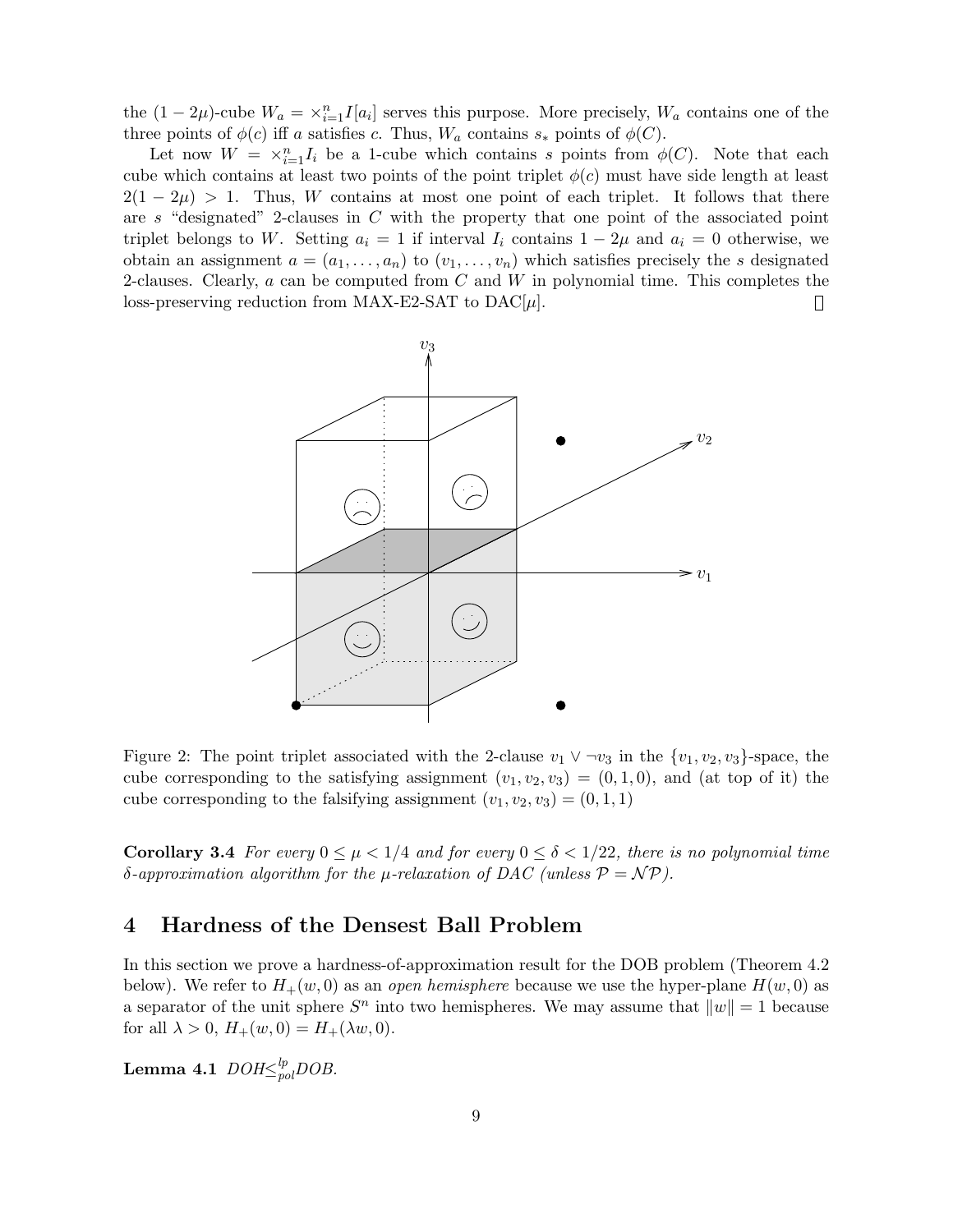**Proof:** Let  $\mathcal{I} = (n, P)$  be a given input to DOH, where P is a multi-set of points in  $S<sup>n</sup>$ . We choose the trivial input transformation  $\mathcal{I} \mapsto \mathcal{I}$ , i.e.,  $\mathcal{I} = (n, P)$  is also considered as input to DOB.

Let  $C(w, P)$  be the multi-set of points from P that also belong to  $H_+(w, 0)$ , and let  $C'(z, P)$ be the multi-set of points from P that also belong to  $B(z, 1)$ . The reduction from DOH to DOB is now accomplished by proving the following statements:

$$
\forall w \in S^n, \exists z \in \mathbb{R}^n : C(w, P) \subseteq B(z, 1)
$$
\n
$$
(3)
$$

$$
\forall z \in \mathbb{R}^n : C'(z, P) \subseteq H_+(z, 0)
$$
\n
$$
(4)
$$

 $\Box$ 

These statements certainly imply that there is a loss-preserving reduction from DOH to DOB. (Compare with Definition 2.1.)

To prove statement (3), we set  $\mu = \min_{p \in C(w,P)} |w \cdot p|$ . This implies that  $w \cdot q \ge \mu > 0$  for all  $q \in C(w, P)$ . We claim that  $z = \mu w$  is an appropriate choice for z, i.e., each  $q \in C(w, P)$  also belongs to  $B(z, 1)$ . Using  $w \cdot w = q \cdot q = 1$ , this claim is evident from the following calculation:

$$
||z - q||2 = (z - q) \cdot (z - q) \n= z \cdot z - 2z \cdot q + q \cdot q \n= \mu2 w \cdot w - 2\mu w \cdot q + q \cdot q \n= \mu2 - 2\mu w \cdot q + 1 \n\leq \mu2 - 2\mu2 + 1 \n= 1 - \mu2 \n $< 1$
$$

In order to prove statement (4), we have to show that each  $q \in C'(z, P)$  satisfies  $z \cdot q > 0$ . To this end, note first that  $q \in C'(z, P)$  implies  $q \cdot q = 1$  and

$$
1 > \|z - q\|^2 = z \cdot z - 2z \cdot q + q \cdot q = z \cdot z - 2z \cdot q + 1 \ge -2z \cdot q + 1.
$$

Clearly, this implies that  $z \cdot q > 0$ .

Applying Corollary 2.7 we readily get

**Theorem 4.2** Assuming  $P \neq \mathcal{NP}$ , there is no polynomial time δ-approximation algorithm for DOB, for any  $\delta < 3/418$ .

As shown in [4], a similar result holds for the Densest Closed Ball problem.

**Theorem 4.3 (Ben-David and Simon, [4])** Assuming  $P \neq \mathcal{NP}$ , there is no polynomial time  $\delta$ -approximation algorithm for DCB, for any  $\delta < 1/198$ .

### 5 Computation of Dense Balls

We know from Section 4 that it is an NP-hard problem to find an (approximately) densest (open or closed) ball for a given multi-set of points in  $\mathbb{R}^n$ . In this section, we show that, for each constant  $0 < \mu \leq 1$ , the  $\mu$ -relaxation of this problem can be solved optimally in polynomial time. For the sake of exposition, we restrict the following discussion to closed balls. Also, for brevity, we use  $r$ -ball to refer to a ball with radius  $r$ .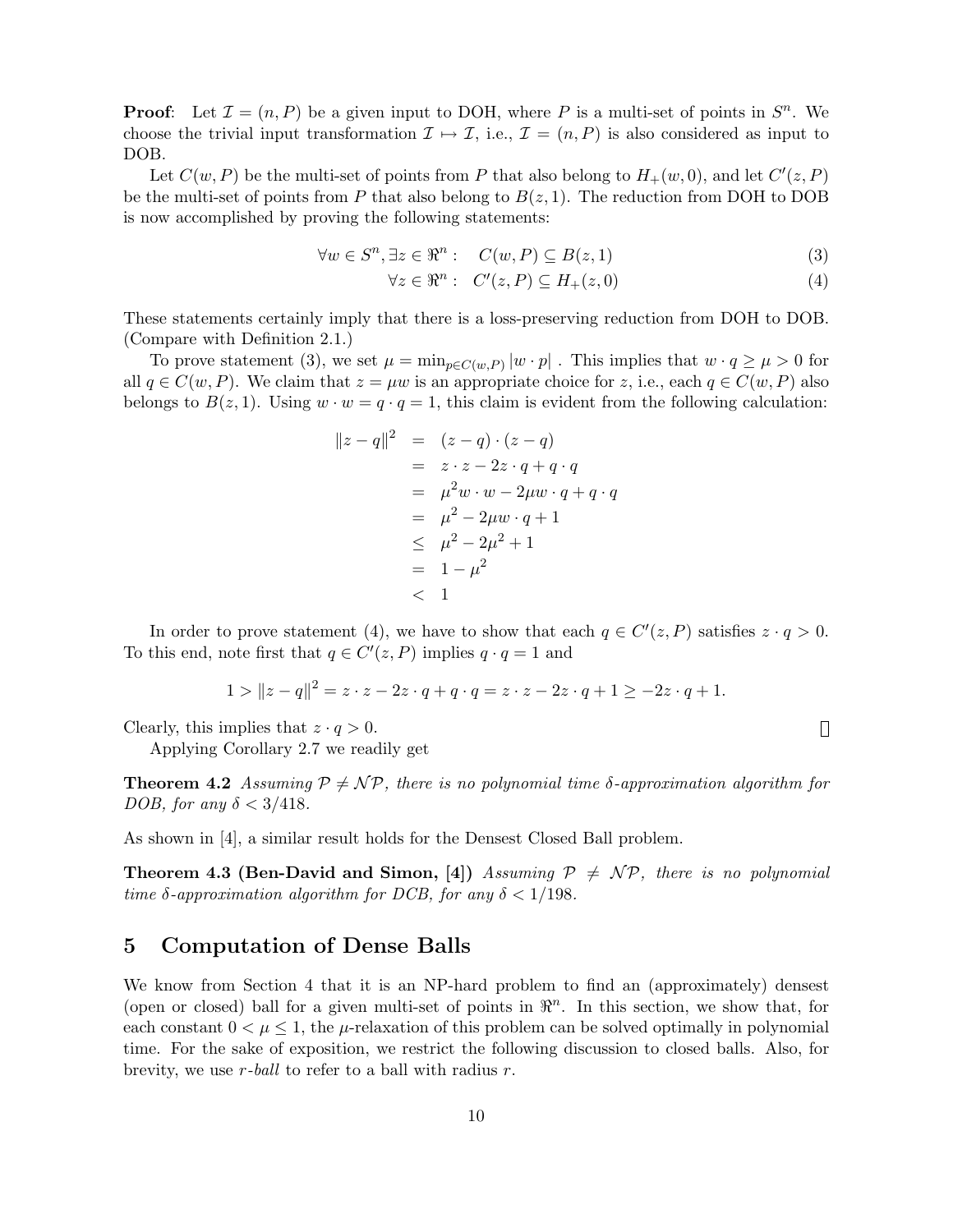Let  $\bar{B}$  be a 1-ball. Note that the points which are contained in  $\bar{B}$  with margin  $\mu$  form the concentric  $(1 - \mu)$ -sub-ball of  $\bar{B}$ . It follows that, an algorithm that solves the  $\mu$ -relaxation of DCB on input  $(n, P)$  must output the center of a 1-ball  $\bar{B}$  such that  $|\bar{B} \cap P| \geq |\bar{B}_* \cap P|$  for every  $(1 - \mu)$ -ball  $\bar{B}_*$ . A simple scaling argument shows that instead of balls with radius 1 and  $1 - \mu$ , respectively, we may as well consider balls with radius  $\frac{1}{1-\mu}$  and 1, respectively. The goal is therefore to design a family of algorithms which can successfully compete against the densest closed 1-ball by means of a closed ball of a radius slightly exceeding 1. This general idea is captured by the following definitions.

Assume that  $R(k, n)$  is a function which maps each pair  $(k, n)$  to a positive real  $R(k, n) \in \mathbb{R}^+$ . R is called *admissible* if  $\lim_{k\to\infty} \lim_{n\to\infty} R(k,n) = 0$ .

A family  $(A_k)_{k\geq 1}$  of polynomial time algorithms is called R-successful for DCB if, on input  $(n, P)$ ,  $A_k$  outputs the center of a  $(1 + R(k, n))$ -ball  $\overline{B}$  such that  $|\overline{B} \cap P| \geq |\overline{B}_* \cap P|$  for every 1-ball  $\bar{B}_*$ .

**Lemma 5.1** If there exists a family of polynomial time algorithms which is  $R$ -successful for an admissible function R, then the  $\mu$ -relaxation of DCB can be solved in polynomial time for each  $\mu > 0$ .

**Proof:** Let  $(n, P)$  be the input to DCB. Choose k such that  $R(k, n) \leq \frac{\mu}{1 - \mu}$  $\frac{\mu}{1-\mu}$ . This is always possible, for large enough  $n$ , since  $R$  is admissible. Define scaling factor

$$
\lambda \stackrel{\triangle}{=} \frac{1}{1-\mu} = 1 + \frac{\mu}{1-\mu}.
$$

Note that  $1 + R(k, n) \leq \lambda$  and  $1/\lambda = 1 - \mu$ . Apply the algorithm  $A_k$  (the k-th member of the R-successful family) to input  $(n, \lambda \cdot P)$ , where  $\lambda \cdot P \stackrel{\triangle}{=} {\lambda \cdot p | p \in P}$ . If  $A_k$  outputs center z, then output center  $\frac{1}{\lambda}z$ . Since  $A_k$  belongs to an R-successful family,  $\overline{B}(z, 1+R(k, n))$  does not contain less points from  $\lambda \cdot P$  than any 1-ball. We can make the same claim à-fortiori for  $\bar{B}(z, \lambda)$ . It follows that  $B(z/\lambda, 1)$  does not contain less points from P than any  $(1 - \mu)$ -ball.  $\Box$ 

The main result of this section is:

### **Theorem 5.2** For each  $\mu > 0$ , the  $\mu$ -relaxation of DCB can be solved in polynomial time.

According to Lemma 5.1, the theorem is obtained once we have presented an R-successful family of polynomial time algorithms for an admissible function R. To this end, we proceed as follows. In Subsection 5.1, we present a generic family of algorithms for DCB containing some programmable parameters. The appropriate setting of these parameters requires some geometric insights which are provided in Subsection 5.2. Three concrete (families of) algorithms for DCB are analyzed in Subsections 5.3 and 5.4: the Center-of-Gravity algorithm, the Smallest-Ball algorithm, and the Equal-Distance algorithm. The first algorithm is  $R_1$ -successful for Ban algorithm, and the Equal-Distance algorithm. The first algorithm is  $R_1$ -successful for  $R_1(k,n) = \sqrt{1/k}$ . The other two algorithms are both  $R_2$ -successful for  $R_2(k,n) = \sqrt{\frac{n-k+1}{kn}}$ .  $R_1$ and  $R_2$  are both admissible. Furthermore,  $R_2(k,n) \leq \sqrt{1/k}$  with equality when n approaches infinity. According to Lemma 5.1, the members of the  $R_1$ - and  $R_2$ -successful families solve the  $\mu$ relaxations of DCB. For a given  $\mu$ , it is sufficient to use an algorithm  $A_k$  such that  $\sqrt{1/k} \leq \frac{\mu}{1-k}$  $\frac{\mu}{1-\mu}$ . E.g.,  $k = \lfloor 1/\mu^2 \rfloor$  is a possible choice.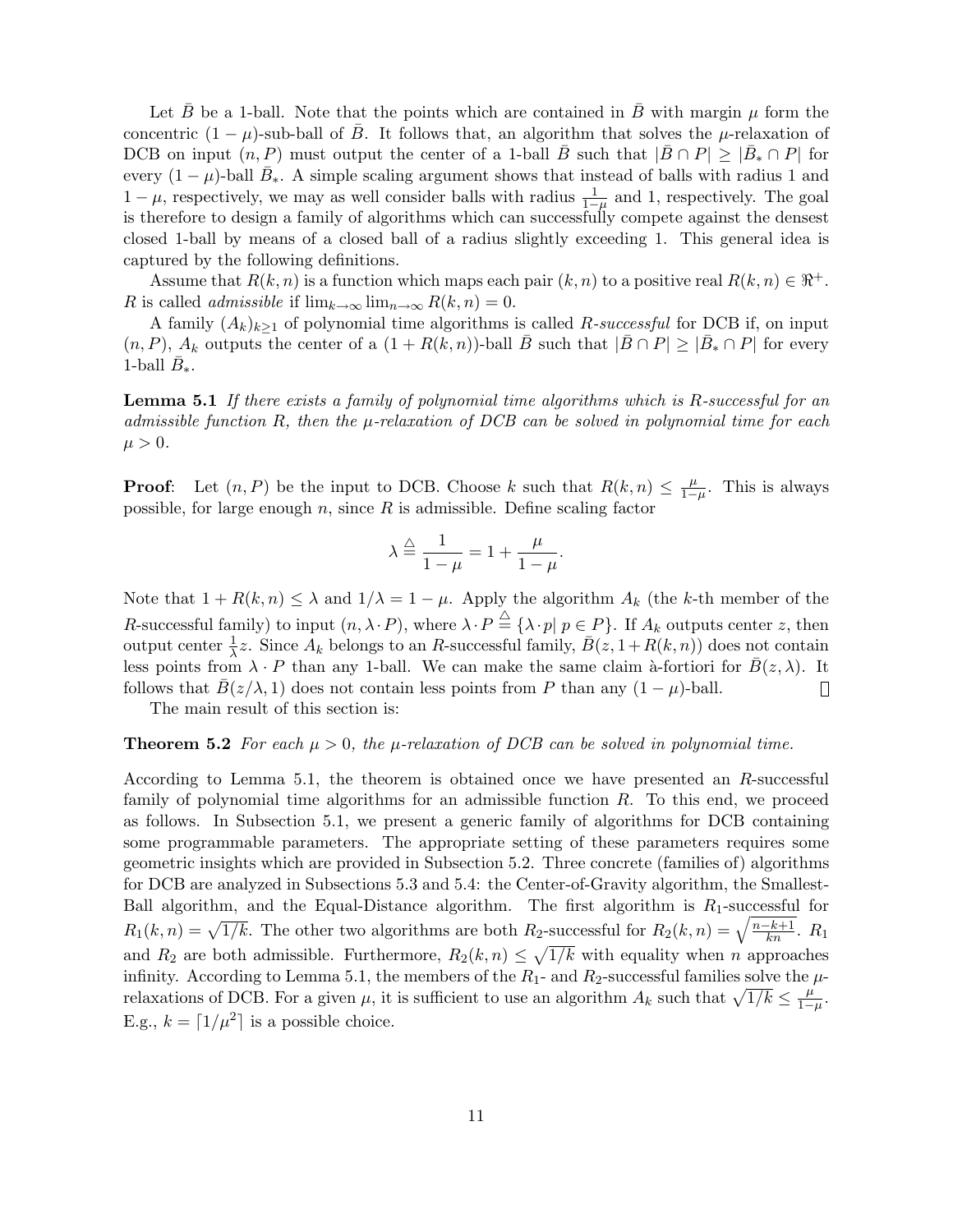### 5.1 A Generic Algorithm for the Densest Ball Problem

Let Z denote a function which maps finite multi-sets Q of points from  $\mathbb{R}^n$  to points in  $\mathbb{R}^n$ . Let R denote a function which maps pairs  $(k, n)$  to positive reals. Here is the high level description of our generic algorithm for DCB:

**Algorithm 5.3:** Let  $Z, R, k$  be fixed. Algorithm  $A_k^{Z,R}$  $k^{Z,R}$  proceeds as follows on input  $(n, P)$ :

- 1. For each multi-set  $Q$  containing at most  $k$  points from  $P$  (possibly with repetitions), compute two quantities associated with Q:
	- the "candidate center"  $Z(Q) \in \mathbb{R}^n$ ,
	- the "gain"  $G(Z(Q)) \stackrel{\triangle}{=} |P \cap \overline{B(Z(Q), 1 + R(k, n))}|$ .
- 2. Choose  $Z_{\text{max}}$  from the candidate centers such as to maximize  $G(Z)$  and output  $Z_{\text{max}}$ .

Before we present some concrete choices for the functions  $Z, R$ , we briefly mention the following potential simplifications of the generic algorithm:

- Fixed Size Multisets (FSM) If the generic algorithm is run in FSM-mode, then we check only multi-sets  $Q$  of fixed size  $k$ .
- No Repetitions (NR) If the generic algorithm is run in  $NR-mode$ , then we consider sets  $Q$ instead of multi-sets.

Here are three concrete choices for the  $Z$ - and the R-function, respectively, which will be analyzed in the course of the next subsections:

**Center-of-Gravity**  $(A_k^{\text{CG}})$  uses the following functions in the roles of Z and R, respectively:

$$
Z_{\text{CG}}(Q) \triangleq \frac{1}{|Q|} \cdot \sum_{q \in Q} q \tag{5}
$$

$$
R_1(k,n) \stackrel{\triangle}{=} \sqrt{1/k} \tag{6}
$$

**Smallest-Ball** Let  $Z_{SB}(Q)$  be the center of the smallest ball containing Q and

$$
R_2(k,n) \stackrel{\triangle}{=} \sqrt{\frac{n-k+1}{kn}}\tag{7}
$$

 $(A_k^{\text{SB}})$  uses  $Z_{\text{SB}}$  and  $R_2$  in the roles of Z and R, respectively.

Equal-Distance Let  $Z_{\text{ED}}(Q)$  be the point which has the same Euclidean distance to all  $q \in Q$ and belongs to the same affine sub-space as  $Q$ .  $(A_k^{ED})$  uses  $Z_{ED}$  and  $R_2$  in the roles of Z and R, respectively.

 $A_k^{\text{CG}}$  is run in FSM-mode.  $A_k^{\text{SB}}$  and  $A_k^{\text{ED}}$  are run in NR-mode.

Here are some brief comments on the computational complexity of these algorithms. Note first that it is not necessary to evaluate the square root. E.g., in order to check whether a point In that it is not necessary to evaluate the square root. E.g., in order to check whether a point x is included in a ball of radius  $\sqrt{1/k}$  around a center z, one checks whether the square of the Euclidean distance between  $x$  and  $z$  (which can be expressed as a scalar product) is bounded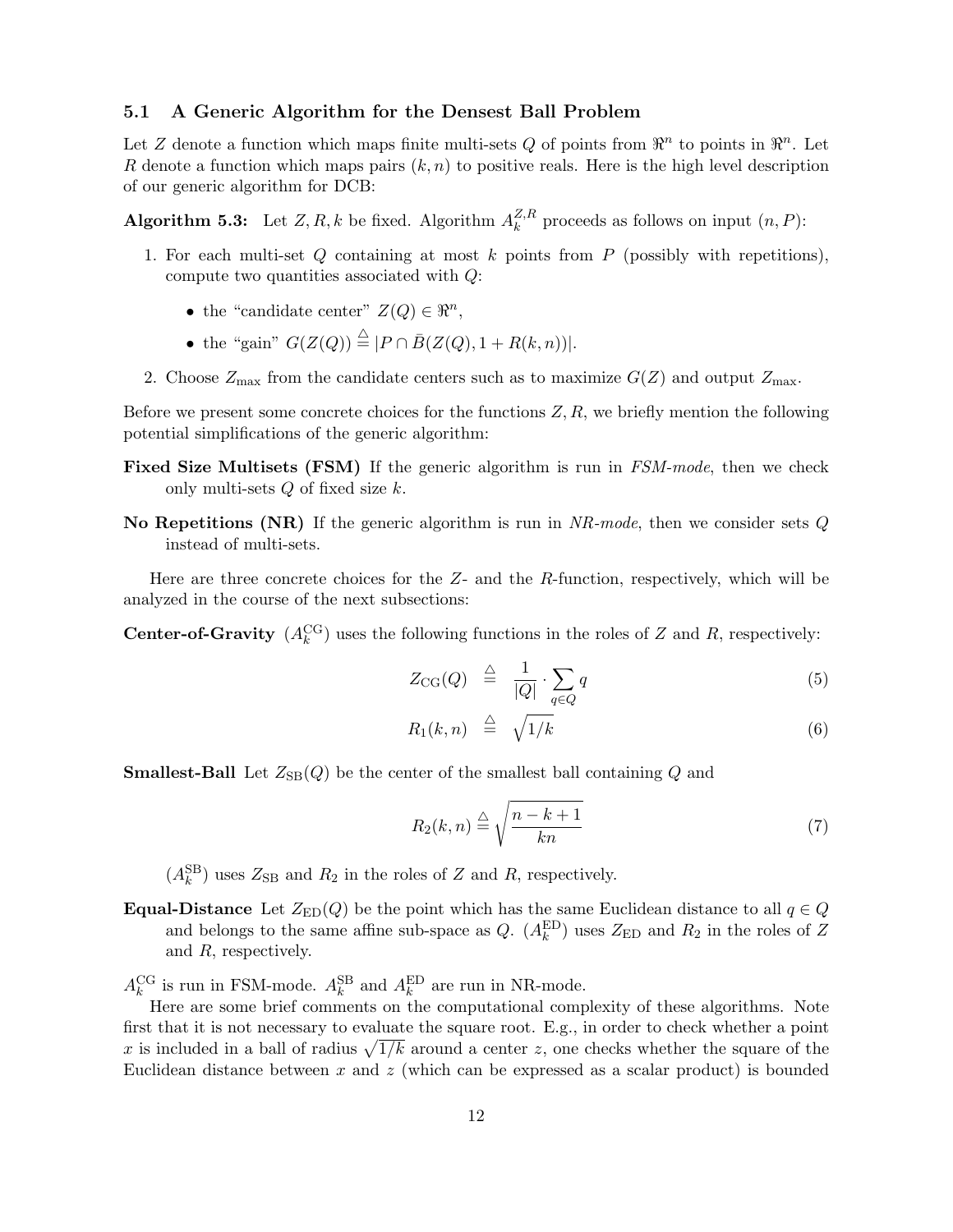by  $1/k$ . Note second that all three algorithms perform an exhaustive search through  $O(m^k)$ candidate (multi-)sets. For each fixed (multi-)set, there is a polynomial time bound.  $A_k^{\text{CG}}$  is the simplest algorithm, because each center of gravity is found in linear time. In order to find the center of the smallest ball that contains a given set  $Q$ , one has to solve a quadratic programming problem subject to linear constraints. In order to find  $A_k^{\text{ED}}(Q)$ , it is sufficient to solve a system of linear equations (e.g., by Gaussian elimination) because  $A_k^{ED}(Q)$  can be expressed as the intersection of hyper-planes (after a coordinate transformation which maps the points in the appropriate sub-space). Thus,  $A_k^{\text{SB}}$  requires more computational resources than  $A_k^{\text{ED}}$ , which, in turn, requires more computational resources than  $A_k^{\text{CG}}$ .

All three algorithms share a common property: they are "compatible with translation and scaling". More precisely, let

$$
z_0 + P \stackrel{\triangle}{=} \{ z_0 + p | p \in P \} \text{ and } \lambda \cdot P \stackrel{\triangle}{=} \{ \lambda \cdot p | p \in P \}
$$

for each  $z_0 \in \mathbb{R}^n$  and  $\lambda > 0$ . We say that Z is *compatible with translation* if equation

$$
Z(n, z_0 + P) = z_0 + Z(n, P)
$$

is valid for each choice of n, P,  $z_0$ . We say that Z is *compatible with scaling* if equation

$$
Z(n, \lambda \cdot P) = \lambda \cdot Z(n, P)
$$

is valid for each choice of  $n, P, \lambda$ . The following result is fairly obvious:

**Lemma 5.4** The functions  $Z_{CG}$ ,  $Z_{SB}$ , and  $Z_{ED}$  are compatible with translation and scaling.

Algorithms which are compatible with translation and scaling exhibit a nice feature. Their performance analysis can be restricted w.l.o.g. to "normalized inputs". More precisely, we say that an input  $(n, P)$  for DCB is *normalized* if the following holds:

- The closed unit ball  $\bar{B}^n$  is a densest closed 1-ball on input  $(n, P)$ .
- Each closed ball of radius less than 1 contains less points from P than  $\bar{B}^n$ .

In other words, the closed unit ball is the (unique) smallest densest ball on input  $(n, P)$ . The following result is obvious:

**Lemma 5.5** Let  $(A_k)$  be a family of algorithms for DCB which is compatible with translation and scaling. If  $(A_k)$  is R-successful on each normalized input, then  $(A_k)$  is R-successful (on each input).

### 5.2 Full and Partial Spanning Sets for Smallest Balls

Let B be an open n-dimensional ball and B the corresponding closed ball. The center of B is denoted as  $z_B$ . The boundary of  $\bar{B}$ , called B-sphere hereafter, is denoted as  $S_B$ . Each hyperplane H partitions  $\mathbb{R}^n$  into the three sets  $H_+, H_-$  (the open half-spaces induced by H) and H itself. Each hyper-plane H which passes through  $z_B$  cuts the B-sphere  $S_B$  into two *open* B-hemispheres, namely  $S_B \cap H_+$  and  $S_B \cap H_-.$  Let  $P \subseteq \mathbb{R}^n$ . The following lemma presents necessary and sufficient conditions for  $B$  being the smallest ball containing  $P$ .

**Lemma 5.6** Assume that P is contained in B. The following statements are equivalent: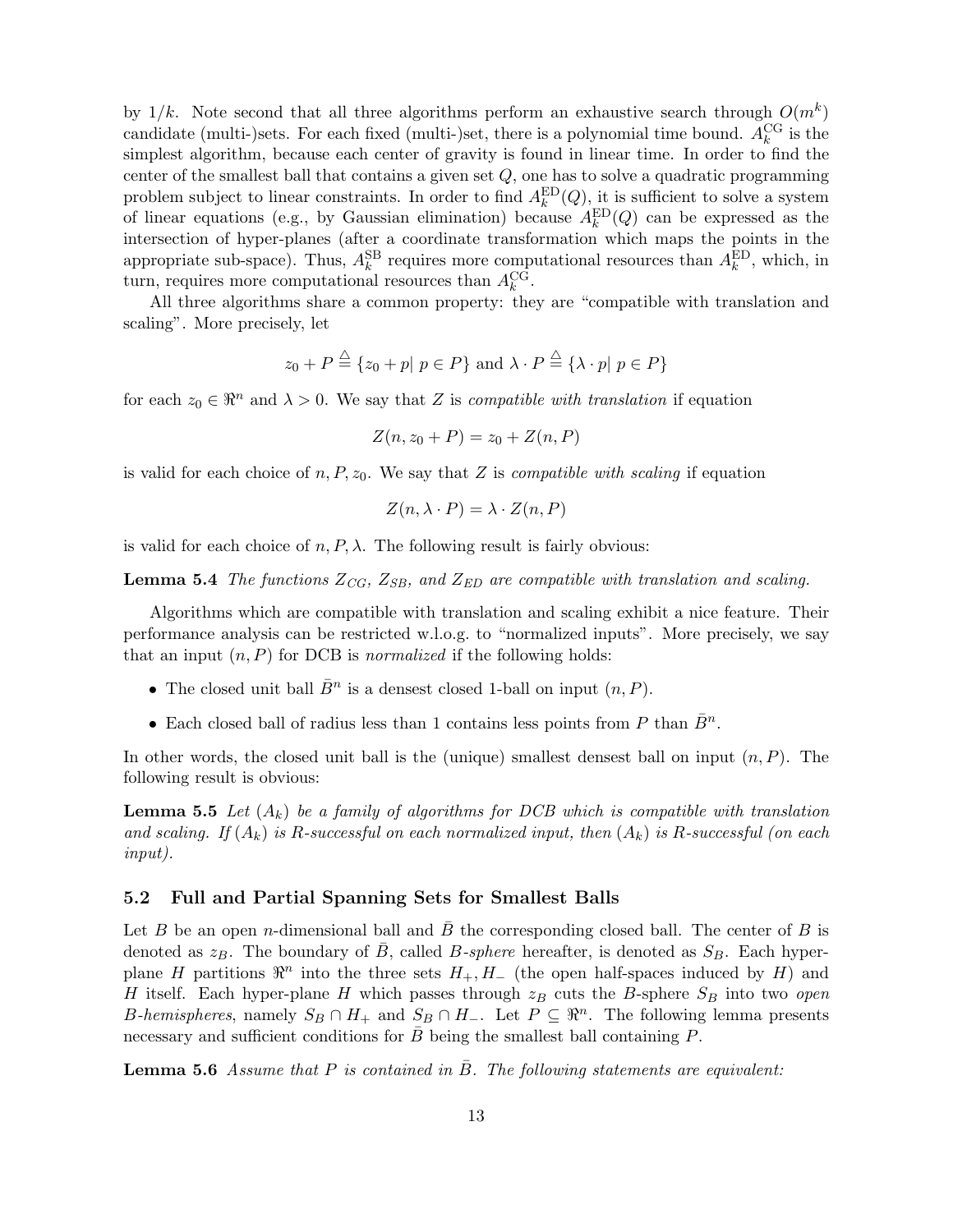A1  $\bar{B}$  is the smallest ball containing P.

A2 The points in  $P \cap S_B$  are not contained in any open B-hemisphere.

A3 The convex hull K of  $P \cap S_B$  contains  $z_B$ .

**Proof:** Let  $\neg A1, \neg A2, \neg A3$  denote the negations of the statements  $A1, A2, A3$ , respectively. We will prove the implications  $\neg A3 \Rightarrow \neg A2$ ,  $\neg A2 \Rightarrow \neg A1$ , and  $A3 \Rightarrow A1$ .

Let us start with the implication  $\neg A3 \Rightarrow \neg A2$ . Assume that K does not contain  $z_B$ . W.l.o.g.  $K \neq \emptyset$  (because otherwise  $P \cap S_B = \emptyset$  and  $\neg A2$  trivially holds). The following reasoning is illustrated in Figure 3. Let p be the point in K with a minimal distance  $d > 0$  to  $z_B$ ,  $L_p$  the line segment from  $z_B$  to p, and  $H_p$  the hyper-plane through p that is orthogonal to  $L_p$ . The fact that K is a convex polyhedron and the choice of p imply that  $H_p$  does not intersect the interior of K. If  $H_p'$  denotes the hyper-plane that is parallel to  $H_p$  and passes through  $z_B$  (obtained by a parallel shift of  $H_p$  along  $L_p$ ), then K is totally contained in one of the open half-spaces induced by  $H'_p$ . The points in  $P \cap S_B$  are therefore contained in one of the open B-hemispheres induced by  $H_p^{\prime}$ .

We proceed with the proof for the implication  $\neg A2 \Rightarrow \neg A1$ . The following reasoning is illustrated in Figure 3. Assume that H is a hyper-plane through  $z_B$  such that the points in  $P \cap S_B$  are contained in one of the open B-hemispheres induced by H. Let R be the ray that starts in  $z_B$  and is directed orthogonally away from H towards the hemisphere containing  $P \cap S_B$ . Let  $B_{\epsilon}$  be the open ball obtained from B by performing an  $\epsilon$ -shift of center  $z_B$  along R. It follows that there exists an  $\epsilon > 0$  such that  $B_{\epsilon}$  contains P. Since  $B_{\epsilon}$  is open, it can be shrunken and still contain  $P$ . It follows that  $B$  is not the smallest ball containing  $P$ .

We finally show the implication  $A3 \Rightarrow A1$ . Assume that  $z_B \in K$ . The following reasoning is illustrated in Figure 4. Let B' be a ball with center  $z_{B'}$  such that  $z_{B'} \neq z_B$  and  $P \subseteq \overline{B'}$ . We have to show that the radius  $r'$  of  $B'$  is greater than the radius r of B. Let L be the line segment from  $z_B$  to  $z_{B'}$ . Let H be the hyper-plane through  $z_B$  which is orthogonal to L,  $H_+$ the open half-space containing  $z_{B'}$  and  $H_-\,$  the other open half-space. Since  $z_B \in K$ ,  $H_-\,$  must contain at least one point p of  $P \cap S_B$ . When we move a point z along L from  $z_B$  to  $z_{B'}$ , its distance to p strictly increases. Since the distance between  $z_B$  and p coincides with r and the distance between  $z_{B'}$  and p is a lower bound on r', we get  $r' > r$ .  $\mathbf{||}$ 

Let  $Q \subset \mathbb{R}^n$  be a set of points in general position. It follows that  $|Q| \leq n+1$ . The convex hull of Q is then called the *simplex induced by Q* and denoted as  $\mathcal{S}(Q)$ . Occasionally, we will blur the distinction between  $Q$  and the induced simplex and use the notation  $Q$  for both objects. Remember that each polyhedron in  $\mathbb{R}^n$  can be partitioned into simplexes (which corresponds to a triangulation of a polygon in the plane). The following definition relates simplexes to balls:

**Definition 5.7** Let  $\bar{B}$  be a ball in  $\mathbb{R}^n$  and  $Q \subset \mathbb{R}^n$  be a set of points in general position. Q is called spanning set for  $\bar{B}$  if  $Q \subset S_B$  and  $z_B \in \mathcal{S}(Q)$ . A spanning set for an n-dimensional ball is called degenerated if it contains at most n points.

The following results are (more or less) immediate consequences of Lemma 5.6.

**Corollary 5.8** If Q is a spanning set for  $\overline{B}$ , then  $Z_{SB}(Q) = Z_{ED}(Q) = z_B$ .

Figure 5 illustrates Corollary 5.8.

**Corollary 5.9** Let B be the smallest n-dimensional ball containing a finite set P of points from  $\mathbb{R}^n$ . Then  $P \cap S_B$  contains a spanning set Q for  $\bar{B}$ .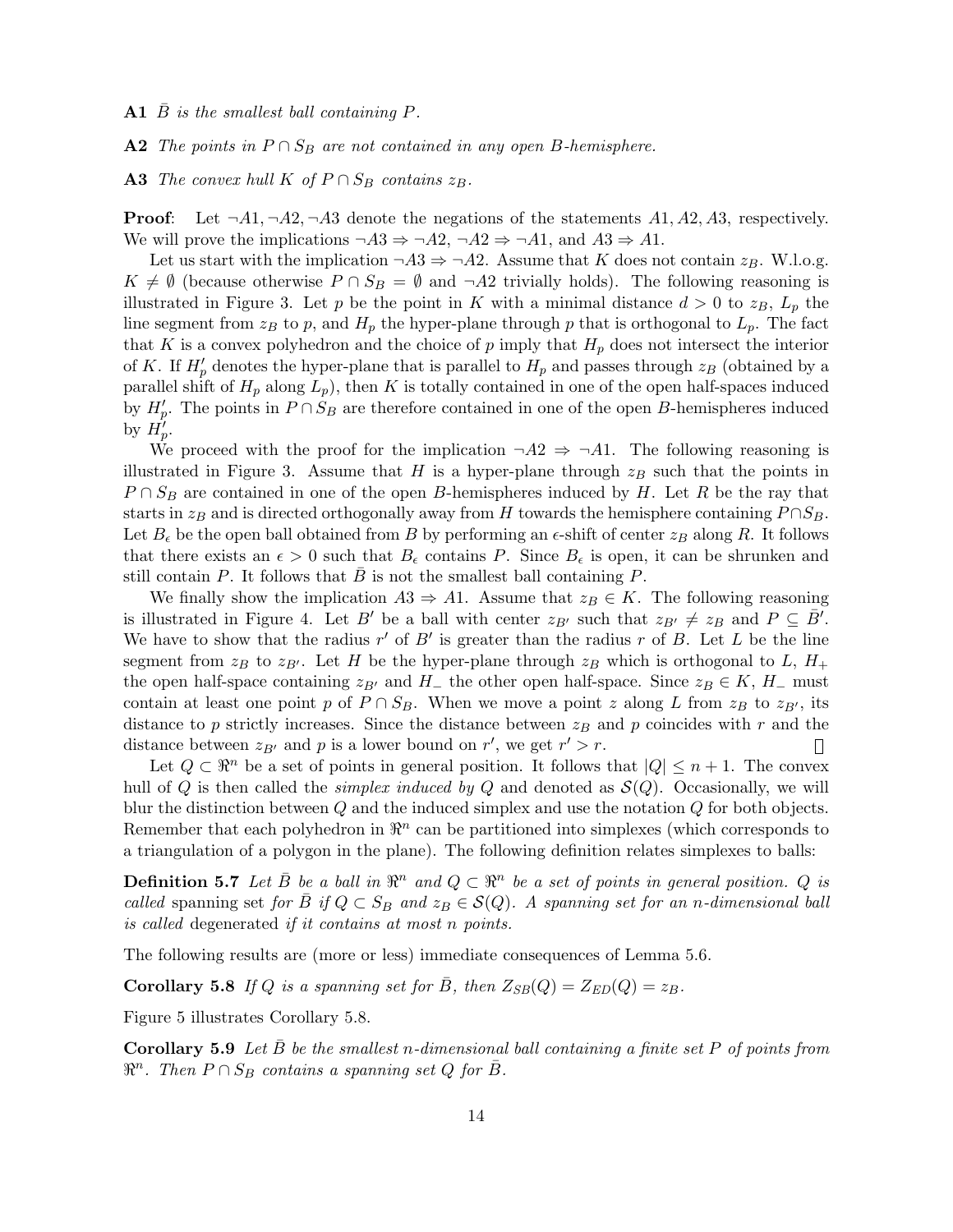

Figure 3: A non-smallest ball containing a given set of points.



Figure 4: A smallest ball containing a given set of points.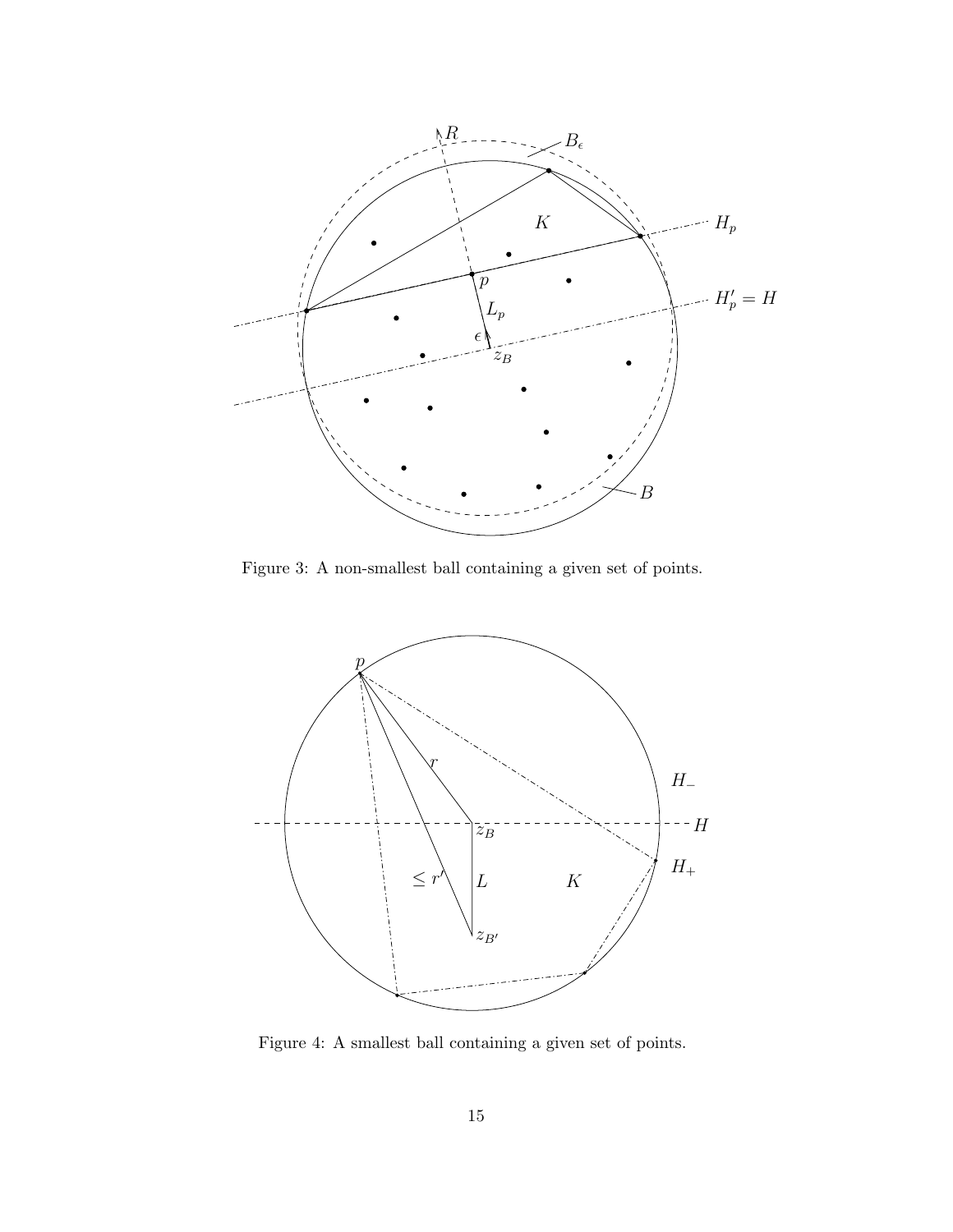

Figure 5: (a) A 2-dimensional example: a spanning set Q of size 3 for a 2-dimensional ball  $\bar{B}$ . (b) A 3-dimensional example: a degenerated spanning set Q of size 3 for a 3-dimensional ball  $\overline{B}$ . In both cases,  $z_B = Z_{\text{SB}}(Q) = Z_{\text{ED}}(Q)$ .

**Proof:** According to Lemma 5.6, the convex hull K of  $P \cap S_B$  contains  $z_B$ . Form a simplicial decomposition of the polyhedron K. One of the simplexes in this decomposition, say  $S$ , must contain  $z_B$ . It follows that the vertex set Q of S is a spanning set for  $\bar{B}$ .  $\Box$ 

Let us briefly explain how we will use the concept of spanning sets. Remember that we can restrict ourselves to a normalized input  $(n, P)$ , whose smallest densest ball is the unit ball  $\bar{B}^n$ . According to Corollary 5.9,  $P \cap S^n$  contains a spanning set  $Q^n$  for  $\bar{B}^n$ . Remember that  $|Q^n| \leq n+1$ . We want to argue that the generic algorithm  $A_k^{Z,R}$  $\frac{Z,R}{k}$  computes at least one candidate center  $Z(Q)$  that is close to the origin  $z^n$ . Note that  $Z_{\text{SB}}(Q^n) = Z_{\text{ED}}(Q^n) = z^n$ . Thus, the Smallest-Ball and the Equal-Distance algorithms would both find the optimal center if they inspected the full spanning set  $Q<sup>n</sup>$ . However, the generic algorithm inspects only (multi-)sets Q of size at most k, and k is much smaller than n in general. The hope is that  $Q<sup>n</sup>$  contains a small subset Q such that  $Z(Q)$  comes already close to the origin. This motivates the following definition.

**Definition 5.10** Let R be a function which maps a pair  $(k, n)$  to a positive real  $R(k, n) \in \mathbb{R}^+$ . We say that function  $Z$  is an R-approximator if the following holds:

- *Z* is compatible with translation and scaling.
- For each  $k \geq 1$ , for each normalized input  $(n, P)$ , and for each spanning set  $Q^n$  for  $\overline{B}^n$ , there exists a multi-set<sup>2</sup>  $Q \subseteq Q^n$  of size at most<sup>3</sup> k such that  $||Z(Q) - z^n|| = ||Z(Q)|| \le$  $R(k, n)$ .

The following meta-result is fairly obvious from the above discussions:

**Lemma 5.11** If Z is an R'-approximator and  $R'(k,n) \le R(k,n)$  for each pair  $(k,n)$ , then  $(A_k^{Z,R})$  $_k^{Z,R}$ ) is R-successful.

 ${}^{2}$ Replace "multi-set" by "set" if the generic algorithm is run in NR-mode.

<sup>&</sup>lt;sup>3</sup>Replace "at most" by "exactly" if the generic algorithm is run in FSM-mode.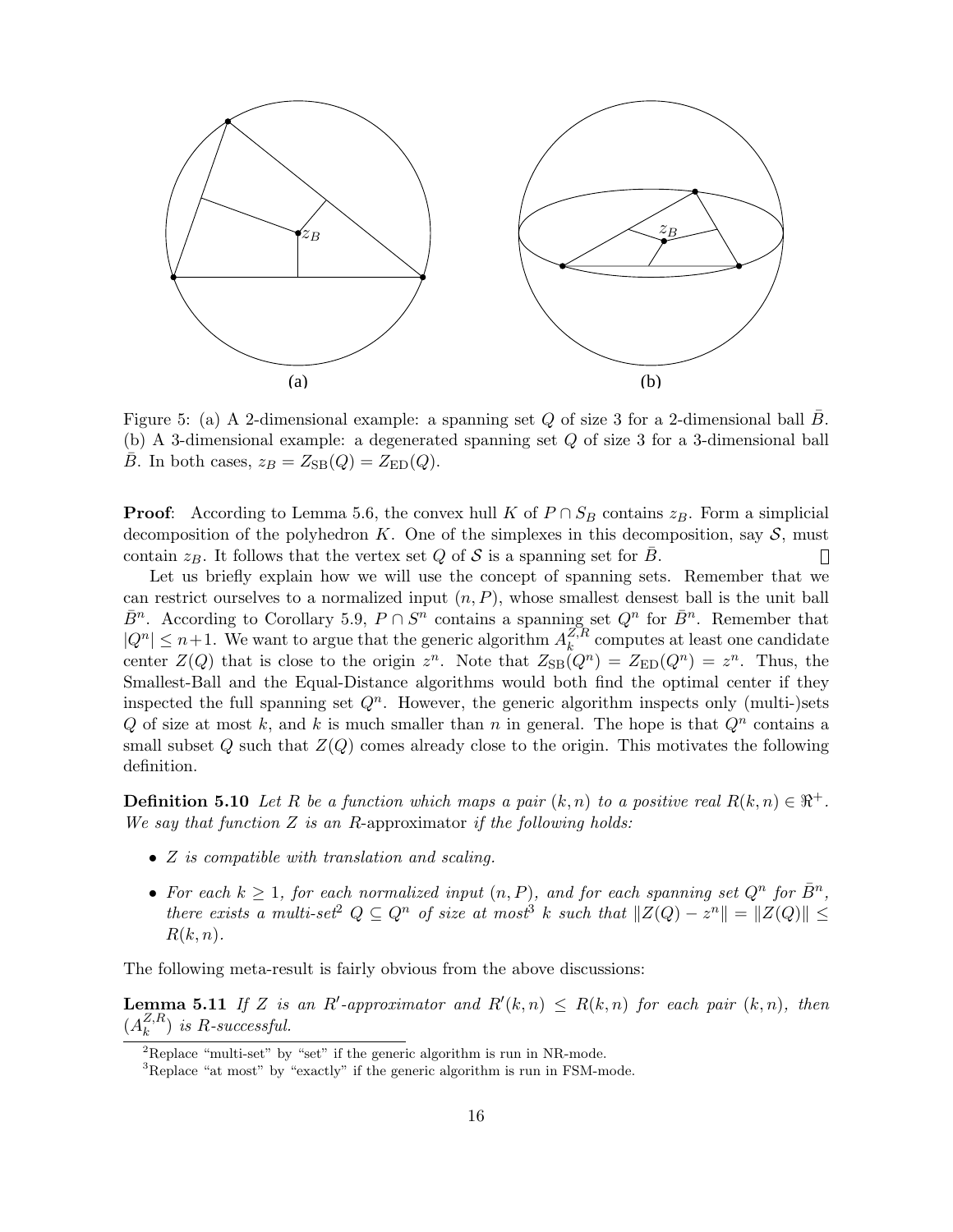Let us briefly summarize what we have achieved so far. Setting  $R' = R$ , Lemma 5.11 implies that a Z-function which is an R-approximator leads to an instantiation  $(A_k^{Z,R})$  $_k^{Z,R}$  of the generic algorithm that is  $R$ -successful. Lemma 5.1 states that an  $R$ -successful family of algorithms (for an admissible function R) can be used to solve the  $\mu$ -relaxation of DCB in polynomial time (for each  $\mu > 0$ ). In order to prove the main result of this section, Theorem 5.2, it is sufficient to analyze the functions  $Z_{\text{CG}}, Z_{\text{SB}}, Z_{\text{ED}}$  and to prove that each of them is an R-approximator for some admissible function  $R$ . This is exactly what we will do in the course of the next two subsections.

### 5.3 The Center-of-Gravity Algorithm

The analysis of the Center-of-Gravity algorithm builds on Theorem 5.12, which is attributed to Maurey [7]. A proof for this theorem can be found in [11, 5] or in [1].

**Theorem 5.12 (Maurey, [1])** Let F be a vector space with a scalar product  $(\cdot, \cdot)$  and let  $||f|| \stackrel{\triangle}{=}$  $\sqrt{(f, f)}$  be the induced norm on F. Suppose  $G \subseteq F$  and that, for some  $c > 0$ ,  $||g|| \leq c$  for all  $g \in G$ . Then for all f from the convex hull of G and all  $k \geq 1$  the following holds:

$$
\inf_{g_1,...,g_k \in G} \left\| \frac{1}{k} \sum_{i=1}^k g_i - f \right\| \le \sqrt{\frac{c^2 - \|f\|^2}{k}}.
$$

The proof makes use of the probabilistic method. It is essential for the validity of the theorem that the elements  $g_1, \ldots, g_k$  taken from G in the inf-expression are not necessarily different.

Corollary 5.13  $Z_{CG}$  is a  $\sqrt{1/k}$ -approximator.

Proof: We apply Theorem 5.12 to the following special situation:

- $F = \mathbb{R}^n$  with the standard scalar product. The induced norm is the Euclidean norm.
- $G = Q^n$ , where  $Q^n$  is a spanning set for the unit ball  $\overline{B}^n$ . Remember that  $|Q^n| \leq n+1$ and all points of  $Q^n$  reside on the unit sphere  $S^n$ . Moreover, the convex hull of  $Q^n$  is the simplex induced by  $Q^n$ , which contains the center  $z^n$  of  $\bar{B}^n$  (the origin).
- Choose  $f = z^n$  (the origin). It follows that  $||f|| = 0$ . Since  $G = Q^n \subset S^n$ , the bound c in Theorem 5.12 can be safely set to 1 in our particular application. Thus the upper bound Theorem 5.12 can be safely set to 1 in 6<br>given in the theorem simplifies to  $\sqrt{1/k}$ .

It follows from this discussion that there exist points  $g_1, \ldots, g_k$  taken from  $Q^n$  (possibly with It follows from this discussion that there exist points  $g_1, \ldots, g_k$  taken from  $Q$  (possibly with repetitions) such that their center of gravity has distance at most  $\sqrt{1/k}$  from the origin. Thus, repetitions) such that their ce<br>  $Z_{\text{CG}}$  is a  $\sqrt{1/k}$ -approximator.  $\Box$ 

### 5.4 The Smallest-Ball and the Equal-Distance Algorithm

Throughout this subsection,  $Q^n$  denotes a spanning set for the closed unit ball  $\bar{B}^n$ . Remember that  $Q^n$  consists of (at most  $n+1$ ) points in general position that reside on the unit sphere  $S^n$ . The simplex  $\mathcal{S}(Q^n)$  induced by  $Q^n$  contains the origin  $z^n$ . By abuse of notation, we will identify  $Q^n$  with  $\mathcal{S}(Q^n)$ .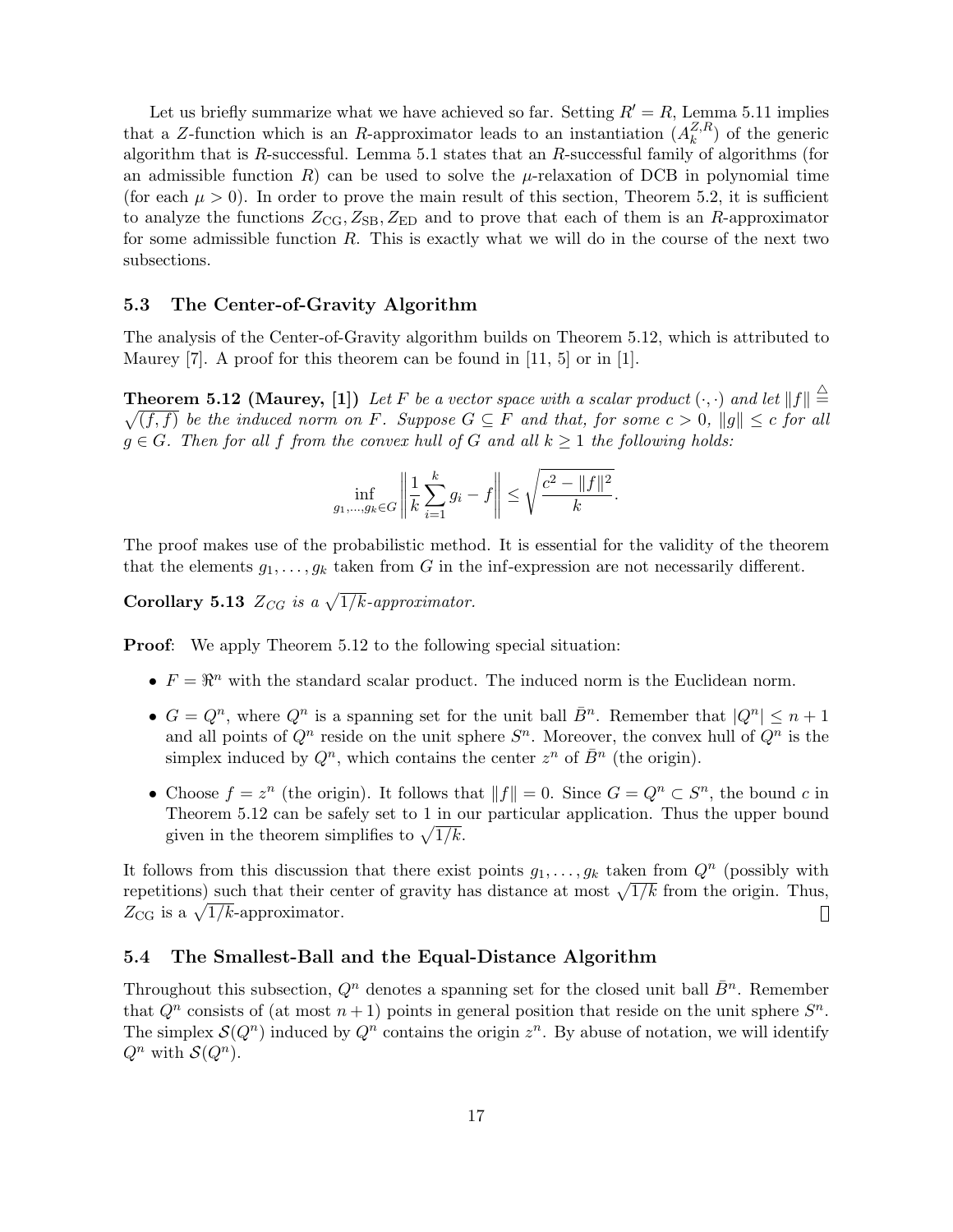Each subset Q of  $Q^n$  of size k induces the sub-simplex of  $Q^n$  with vertex set Q, briefly called a k-sub-simplex hereafter. Again, we identify Q with the induced k-sub-simplex. An n-subsimplex is called a *face*, a 2-sub-simplex is called an *edge*, and a 1-sub-simplex is called a *vertex* of the simplex  $Q^n$ .

Let Q be a face of  $Q^n$  and  $H_Q$  its supporting hyper-plane. Note that the intersection of  $H_Q$ and  $\bar{B}^n$  is a closed  $(n-1)$ -dimensional ball, say  $\bar{B}_Q$ . Its center and its boundary are denoted as  $z_Q$  and  $S_Q$ , respectively. Note that Q is contained in  $S_Q$ , but is not necessarily a spanning set for  $\bar{B}_Q$ . We say that Q is a central face of  $Q^n$  if Q minimizes the distance between  $z_Q$  and  $z^n$ .<sup>4</sup> For such faces, the following holds:

**Lemma 5.14** Each central face Q of  $Q^n$  is a spanning set for  $\bar{B}_Q$ .

**Proof:** Figure 6 shows the simplex  $Q^n$  with a face Q which is not a spanning set for  $\bar{B}_Q$ . Clearly,  $z_Q$  is the projection of  $z^n$  onto  $H_Q$ . Since  $z_Q$  does not belong to the face Q, the line connecting  $z^n$  and  $z_Q$  penetrates another face. It follows that the center of the penetrated face is closer to the origin  $z^n$  than  $z_Q$ . Thus, Q is not a central face.  $\Box$ 



Figure 6: A non-degenerated spanning set  $Q^3$  for  $\bar{B}^3$  with a face Q that is not a spanning set for the corresponding sub-ball  $B_Q$ .

These considerations can easily be generalized from faces to arbitrary sub-simplexes. We first generalize the notion of central faces by means of downward induction:

• The notion of a central *n*-sub-simplex of  $Q<sup>n</sup>$  has already been defined (because a central n-sub-simplex is a central face).

<sup>&</sup>lt;sup>4</sup>Since  $z^n$  is the all-zeroes vector, this distance coincides with  $||z_Q||$ .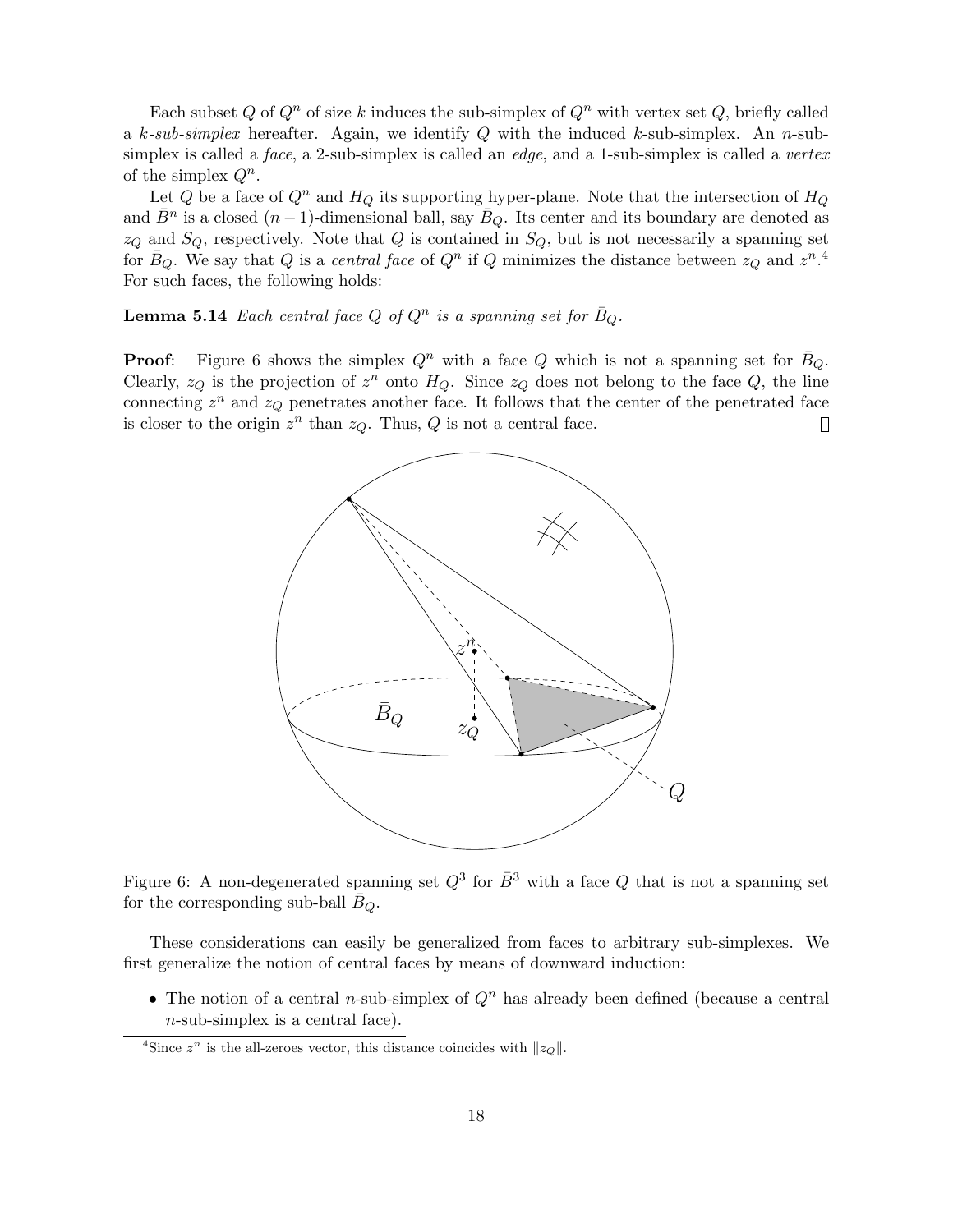• A k-sub-simplex of  $Q^n$  is called *central* if it is the central face of a central  $(k + 1)$ -subsimplex of  $Q^n$ .

Let Q be a k-sub-simplex of  $Q^n$ , and let  $U_Q$  be the  $(k-1)$ -dimensional affine sub-space of  $\mathbb{R}^n$ that contains Q. The intersection of  $U_Q$  and  $\overline{B}{}^n$  is a closed  $(k-1)$ -dimensional ball, say  $\overline{B}_Q$ . Its center and its boundary are denoted as  $z_Q$  and  $S_Q$ , respectively. Q is contained in  $S_Q$ , but is not necessarily a spanning set for  $\bar{B}_Q$ . The following result easily follows by induction:

**Lemma 5.15** Each central k-sub-simplex Q of  $Q^n$  is a spanning set for  $\bar{B}_Q$ .

Note furthermore that there exists at least one central k-sub-simplex Q of  $Q^n$  for all  $k = 0, \ldots, n$ .

Assume that Q is a k-sub-simplex of  $Q^n$  which is a spanning set for  $B_Q$ . From Corollary 5.8, we know that  $Z_{\text{SB}}(Q) = Z_{\text{ED}}(Q) = z_Q$ . According to Lemma 5.15, this equality holds in particular for each central k-sub-simplex. The analysis of the Smallest-Ball and the Equal-Distance algorithm is based on the following

**Lemma 5.16** Let Q be a central k-sub-simplex of  $Q^n$ . Then  $||z_Q|| \le R_2(k,n)$ , where  $R_2(k,n)$ is the function given by equation (7).

Lemma 5.16, whose (somewhat lengthy) proof is given in the appendix, basically concludes the analysis of the Smallest-Ball and the Equal-Distance algorithm:

Corollary 5.17  $Z_{SB}$  and  $Z_{ED}$  are both  $R_2$ -approximators.

**Proof:** Let  $Q^n$  be a spanning set for  $\bar{B}^n$ . Let Q be a central k-sub-simplex of  $Q^n$ . According to Lemma 5.15, Q is a spanning set for  $\bar{B}_Q$ . It follows that  $Z_{\text{SB}}(Q) = Z_{\text{ED}}(Q) = z_Q$ . According to Lemma 5.16,  $||z_Q|| \leq R_2(k, n)$ .  $\Box$ 

### 6 Conclusions

We briefly mention some possible extensions of our work and some open questions:

- All hardness results presented in this paper remain true when we disallow multi-sets and consider only points of "multiplicity" 1. The proofs would become technically more involved<sup>5</sup> (without providing much more insight).
- The notion of  $\mu$ -relaxation can be generalized (in the obvious fashion) from a constant  $\mu$ to a function  $\mu$  in parameters n (the dimension) or m (the number of points in the input instance).
- It can be shown [4] that the  $\sqrt{1/(45n)}$ -relaxation of DOH and the 1/(90n)-relaxation of DOB (or DCB) are NP-hard (and, in fact, even NP-hard to approximate). On the other hand, we have shown in this paper that the  $\mu$ -relaxation of these problems can be solved in polynomial time for each constant  $\mu > 0$ . These results leave open the computational complexity of the  $\mu$ -relaxation of DOH (or DOB, DCB, respectively), when  $\mu = \mu(n)$ complexity of the  $\mu$ -relaxation of DOH (or DOB, DOB, respectively), approaches zero asymptotically slower than  $\sqrt{1/n}$  (or  $1/n$ , respectively).

<sup>&</sup>lt;sup>5</sup>Basically, an input point with multiplicity j must be replaced by j different points with approximately the same location in  $\mathbb{R}^n$ .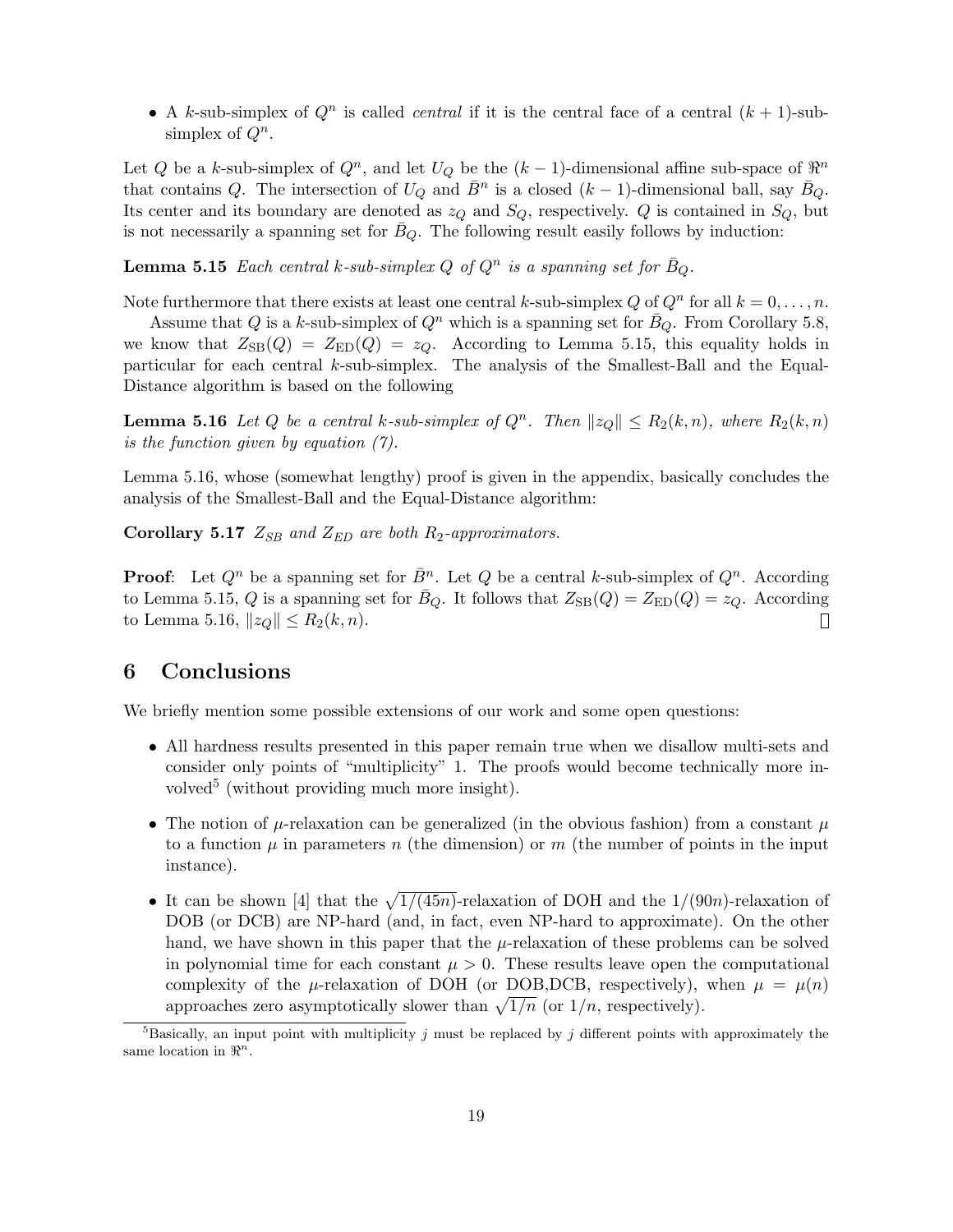- The NP-hardness of the  $1/(90n)$ -relaxation of DCB shows that we cannot expect an Rsuccessful algorithm for DCB — for an admissible function  $R = R(k, n)$  — with a polynomial time bound in k. However, the time bound  $O(m^k)$  poly $(n, m)$  achieved by our algorithms  $A_{CG}$ ,  $A_{SB}$ ,  $A_{ED}$  might be improved to time bounds of the form  $f(k)$ poly $(n, m)$ for some function f. In the parameterized complexity framework  $[6]$ , this is the question of whether the  $(1/k)$ -relaxation of DCB is fixed-parameter tractable.
- In this paper, we investigated the problem of maximizing the empirical density (as opposed to the true density w.r.t. an input generating distribution). From this purely combinatorial perspective, the Center-of-Gravity algorithm is almost as successful as the (computationally more expansive) Equal-Distance algorithm (not to speak of the even more expansive Smallest-Ball algorithm). We expect however  $A_{\text{ED}}$  and  $A_{\text{SB}}$  to exhibit a superior statistical generalization. The validation of this claim will be the subject of future research.

### Acknowledgment

The authors gratefully acknowledge the support of the German-Israeli Foundation for Scientific Research and Development Grant I-403-001.06/95. This work has been supported in part also by the ESPRIT Working Group in Neural and Computational Learning II, NeuroCOLT2, No. 27150. Thanks to Robert C. Williamson for pointing our attention to the Theorem of Maurey. Thanks to Dietrich Braess and Rüdiger Verfürth for helpful discussions concerning the proof of Lemma 5.16.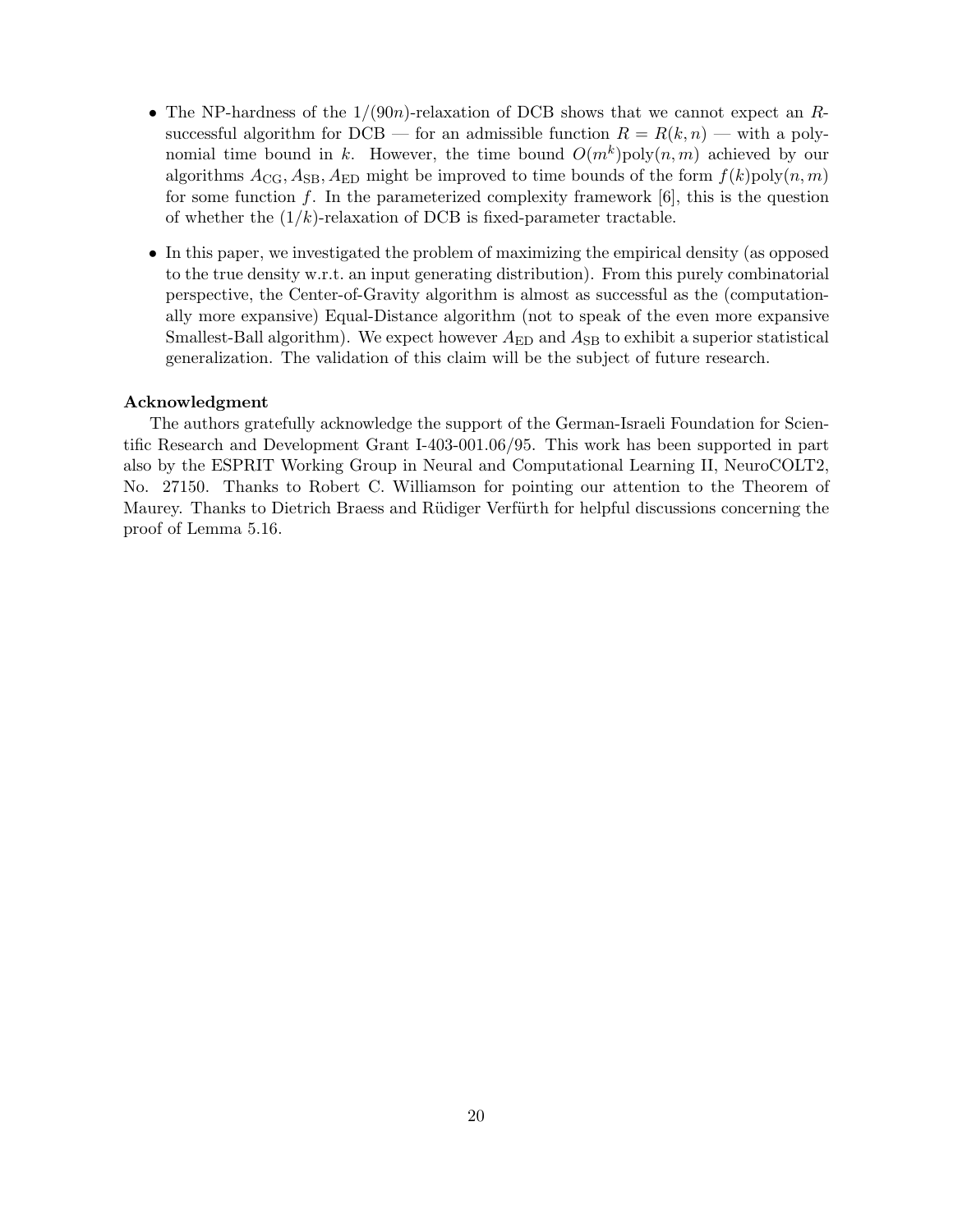# References

- [1] Martin Anthony and Peter L. Bartlett. Neural Network Learning: Theoretical Foundations. Cambridge University Press, 1999.
- [2] Shai Ben-David, Nadav Eiron, and Philip Long. On the difficulty of approximately maximizing agreements. In Proceedings of the 13th Annual Conference on Computational of Learning Theory, pages 266–274, 2000.
- [3] Shai Ben-David and Michael Lindenbaum. Learning distributions by their density levels – a paradigm for learning without a teacher. Journal of Computer and System Sciences, 55(1):171–182, 1997.
- [4] Shai Ben-David and Hans Ulrich Simon. Efficient learning of linear perceptrons. In Advances in Neural Information Processing Systems 13, 2001. To appear.
- [5] B. Carl. On a characterization of operators from  $l_q$  into a Banach space of type p with some applications to eigenvalue problems. Journal of Functional Analysis, 48:394–407, 1982.
- [6] Rodney G. Downey and Michael R. Fellows. Parameterized Complexity. Springer Verlag, 1998.
- [7] R. M. Dudley. Universal Donsker classes and metric entropy. Annals of Probability, 15(4):1306–1326, 1987.
- [8] Johan Håstad. Some optimal inapproximability results. In *Proceedings of the 29th Annual* Symposium on Theory of Computing, pages 1–10, 1997.
- [9] David S. Johnson and F. P. Preparata. The densest hemisphere problem. Theoretical Computer Science, 6:93–107, 1978.
- [10] Nimrod Megiddo. On the complexity of polyhedral separability. Discrete Computational Geometry, 3:325–337, 1988.
- [11] G. Pisier. Remarques sur un résultat non publié de B. Maurey. Séminaire d'Analyse Fonctionelle 1980–1981, Ecole Polytechnique, Centre de Mathématiques, Palaiseau, V.1– V.12, 1981.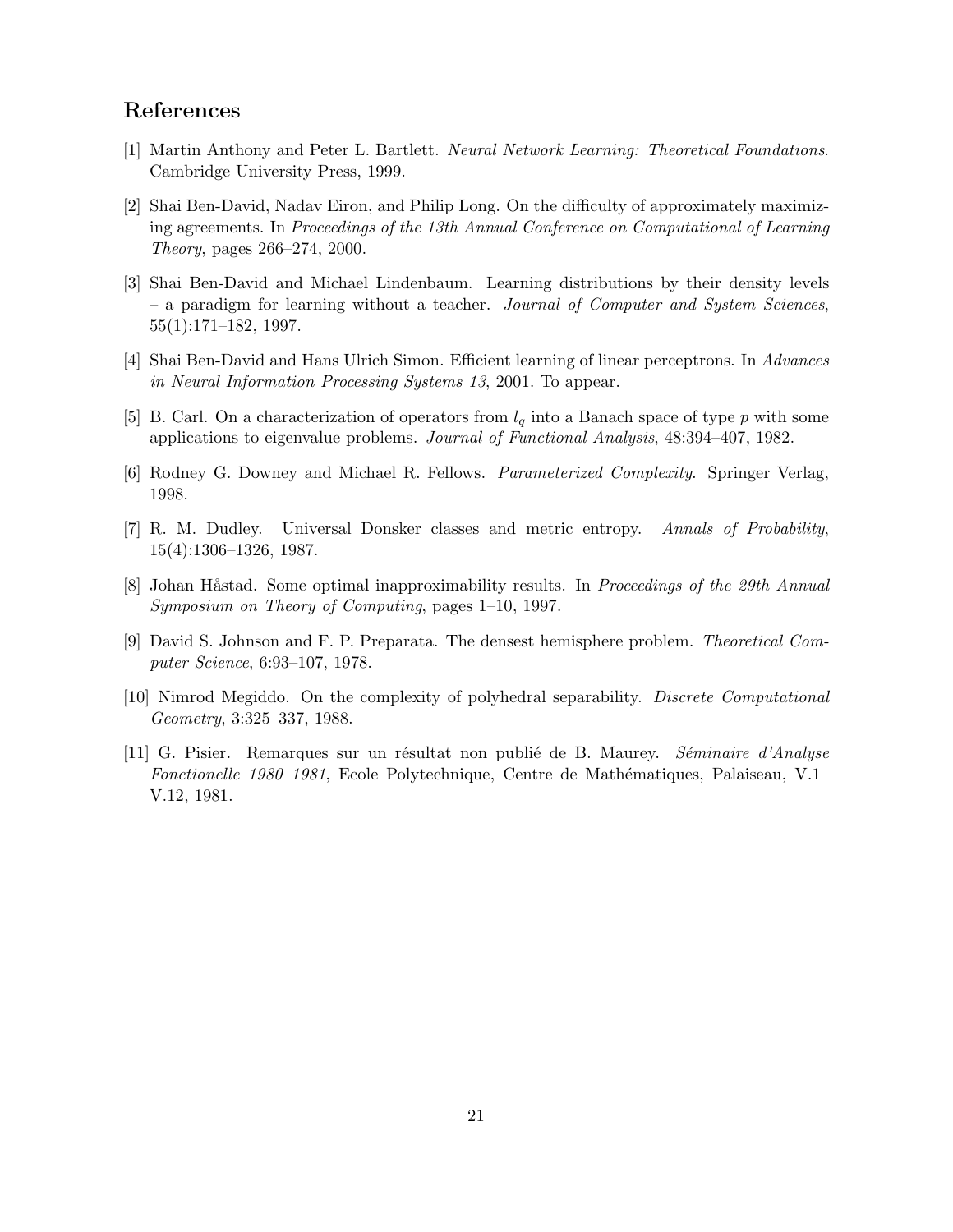# A Proof of Lemma 5.16

Remember that  $Q^n$  denotes a spanning set for the unit ball  $\bar{B}^n$ . Let  $Q$  be a central k-sub-simplex of  $Q^n$ . Remember that the intersection of  $\bar{B}^n$  with the lowest dimensional affine sub-space of  $\mathbb{R}^n$  that contains Q yields a  $(k-1)$ -dimensional ball  $B_Q$  with center  $z_Q$ . We have to show that  $||z_Q|| \leq R_2(k, n)$ , where  $R_2$  is the function given by equation (7).

If  $Q^n$  is a degenerated spanning set for  $\bar{B}^n$ , then it is a non-degenerated spanning set for a lower-dimensional unit ball, say for  $\overline{B}^{n'}$  such that  $n' < n$ . Since  $R_2(k, n') < R_2(k, n)$  if  $n' < n$ , we may restrict ourselves to the non-degenerated case in what follows. Thus,  $Q<sup>n</sup>$  consists of  $n+1$ vertices, say  $q_0, \ldots, q_n$ , that are in general position and reside on the unit sphere  $S^n$ . Viewed as simplex,  $Q^n$  contains the origin.

We apply induction on  $n + 1 - k$ . The case  $k = n + 1$  (induction base) is trivial. The only  $(n + 1)$ -sub-simplex of  $Q^n$  is  $Q^n$  itself. Thus  $z_Q$  coincides with the origin  $z^n$ . Therefore,  $||z_Q|| = ||z^n|| = 0 = R_2(k, n + 1)$ . The following result covers the case  $k = n$ .

**Lemma A.1** Let Q be a central face of  $Q^n$ . Then,  $||z_Q|| \leq 1/n$ .

**Proof:** We will derive several formulas for the  $(n$ -dimensional) volume V of the simplex  $Q^n$ (in terms of  $||z_0||$  and some other parameters) which algebraically imply that  $||z_0|| \leq 1/n$ .

Let  $Q_i = Q^n \setminus \{q_i\}$ . Remember that, by abuse of notation,  $Q_i$  denotes also the face induced by the vertices of  $Q^n \setminus \{q_i\}$ . Let  $\mathcal{V}_i$  denote the  $((n-1)$ -dimensional) volume of  $Q_i$ . Let  $Q'_i$  be the simplex that is obtained from  $Q^n$  when we replace vertex  $q_i$  by the origin, and let  $\mathcal{V}'_i$  denote the (*n*-dimensional) volume of  $Q_i'$ . Let finally  $h_i$  denote the distance between vertex  $q_i$  and face  $Q_i$ (i.e., the height of  $Q^n$  when viewed as simplex on top of face  $Q_i$ ), and let  $r_i$  denote the distance between the origin and  $Q_i$  (i.e., the height of  $Q'_i$  when viewed as simplex on top of face  $Q_i$ ). An illustration of these notations may be found in Figure 7. Note that

$$
||z_Q|| = \min_{i=0,\dots,n} r_i
$$
 (8)

because Q is a central face.

We proceed with the following auxiliary result:

Claim A.2 For all  $i = 0, \ldots, n$ :  $h_i \leq 1 + r_i$ .

**Proof of the Claim**: Let  $z_i$  be the projection of the origin to face  $Q_i$ . Clearly,  $h_i$  is not greater than the distance from  $q_i$  to  $z_i$ , i.e.,  $h_i \leq ||z_i - q_i||$ . As a vertex of  $Q^n$ ,  $q_i$  has distance 1 from the origin, and (by definition of  $r_i$ ) the origin has distance  $r_i$  to  $z_i$ . Using the triangle inequality, we conclude that  $h_i \leq ||z_i - q_i|| \leq 1 + r_i$ .

We are now prepared to derive various formulas for  $V$ . Remember that the *n*-dimensional volume of a simplex in  $\mathbb{R}^n$ , viewed as simplex of height  $h_*$  on top of a face  $Q_*$  with  $(n-1)$ dimensional volume  $\mathcal{V}_{*}$ , is given by  $h_{*}\mathcal{V}_{*}/n$ . In combination with Claim A.2, we get

$$
\mathcal{V} = \frac{h_i \mathcal{V}_i}{n} \le \frac{(1 + r_i)\mathcal{V}_i}{n}.\tag{9}
$$

Summing over all  $i$ , we obtain

$$
(n+1)\mathcal{V} = \frac{1}{n}(h_0\mathcal{V}_0 + \dots + h_n\mathcal{V}_n) \le \frac{1}{n}((1+r_0)\mathcal{V}_0 + \dots + (1+r_n)\mathcal{V}_n).
$$
 (10)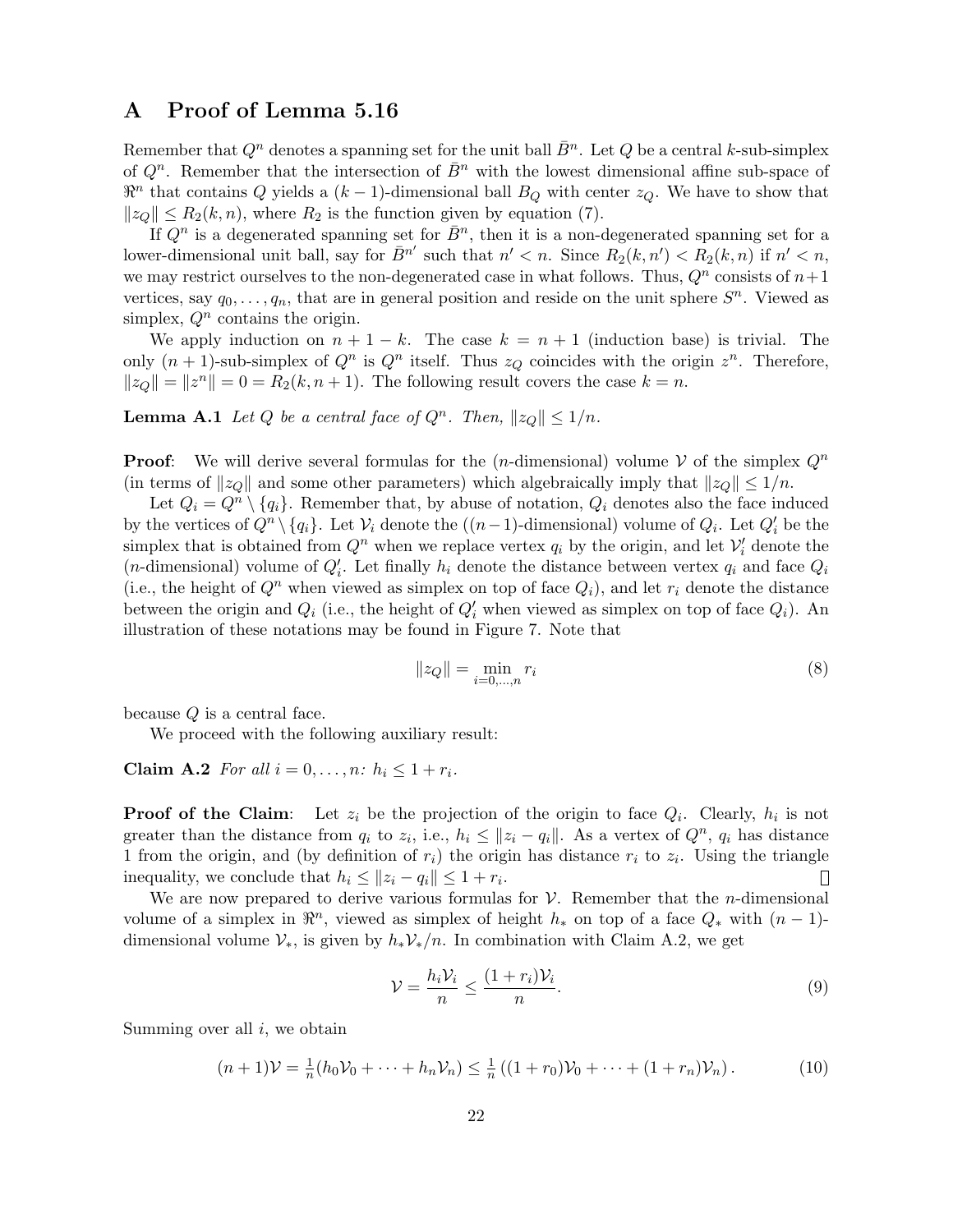

Figure 7: A non-degenerated spanning set  $Q^3$  and the decomposition of the corresponding simplex into sub-simplexes. The serpentine lines indicate segments of length 1.

Since  $Q^n$  partitions into  $Q'_0, \ldots, Q'_n$  (up to an overlap of *n*-dimensional volume zero), we may alternatively write  $V$  as follows:

$$
\mathcal{V} = \mathcal{V}_0' + \dots + \mathcal{V}_n' = \frac{1}{n} (r_0 \mathcal{V}_0 + \dots + r_n \mathcal{V}_n)
$$
\n(11)

Subtracting (11) from (10), we get

$$
n\mathcal{V} \leq \frac{1}{n}(\mathcal{V}_0 + \dots + \mathcal{V}_n) = \frac{\mathcal{O}}{n},\tag{12}
$$

where  $\mathcal{O} = \mathcal{V}_0 + \cdots + \mathcal{V}_n$  is the  $((n-1)$ -dimensional) volume of the surface of  $Q^n$ . Dividing (11) by  $(12)$ , we obtain

$$
\frac{1}{n} \ge \frac{\mathcal{V}_0}{\mathcal{O}} \cdot r_0 + \dots + \frac{\mathcal{V}_n}{\mathcal{O}} \cdot r_n. \tag{13}
$$

Note that the right hand of this inequality is a convex combination of  $r_0, \ldots, r_n$  and therefore lower-bounded by  $\min_{i=0,\dots,n} r_i = ||z_Q||$ . This completes the proof of Lemma A.1.  $\Box$ 

As a marginal note, we would like to mention that (12) implies that  $\mathcal{V}/\mathcal{O} \leq 1/n^2$ . Quantity  $1/n^2$  is precisely the volume-surface ratio of the regular simplex<sup>6</sup> with  $n+1$  vertices residing on the unit sphere  $S^n$ . (Figure 8 shows the regular simplexes in  $\mathbb{R}^2$  and  $\mathbb{R}^3$ , respectively.) We have therefore accidentally proven that regular simplexes (with vertices residing on the unit sphere) achieve the highest volume-surface ratio (among all simplexes whose vertices reside on the unit sphere).

We are now prepared to perform the inductive step. Let  $Q = Q^{k-1}$  be a central k-sub-simplex of  $Q^n$  for some  $k < n$ . It follows that there is a chain

$$
\underline{Q^{k-1}} \subset \cdots \subset Q^{n-1} \subset Q^n,
$$

 $6A$  simplex is called *regular* if all of its edges have the same length. By symmetry, the vertices of each regular simplex reside on the boundary of a ball around their center of gravity. The regular simplex is unique up to translation, rotation and scaling.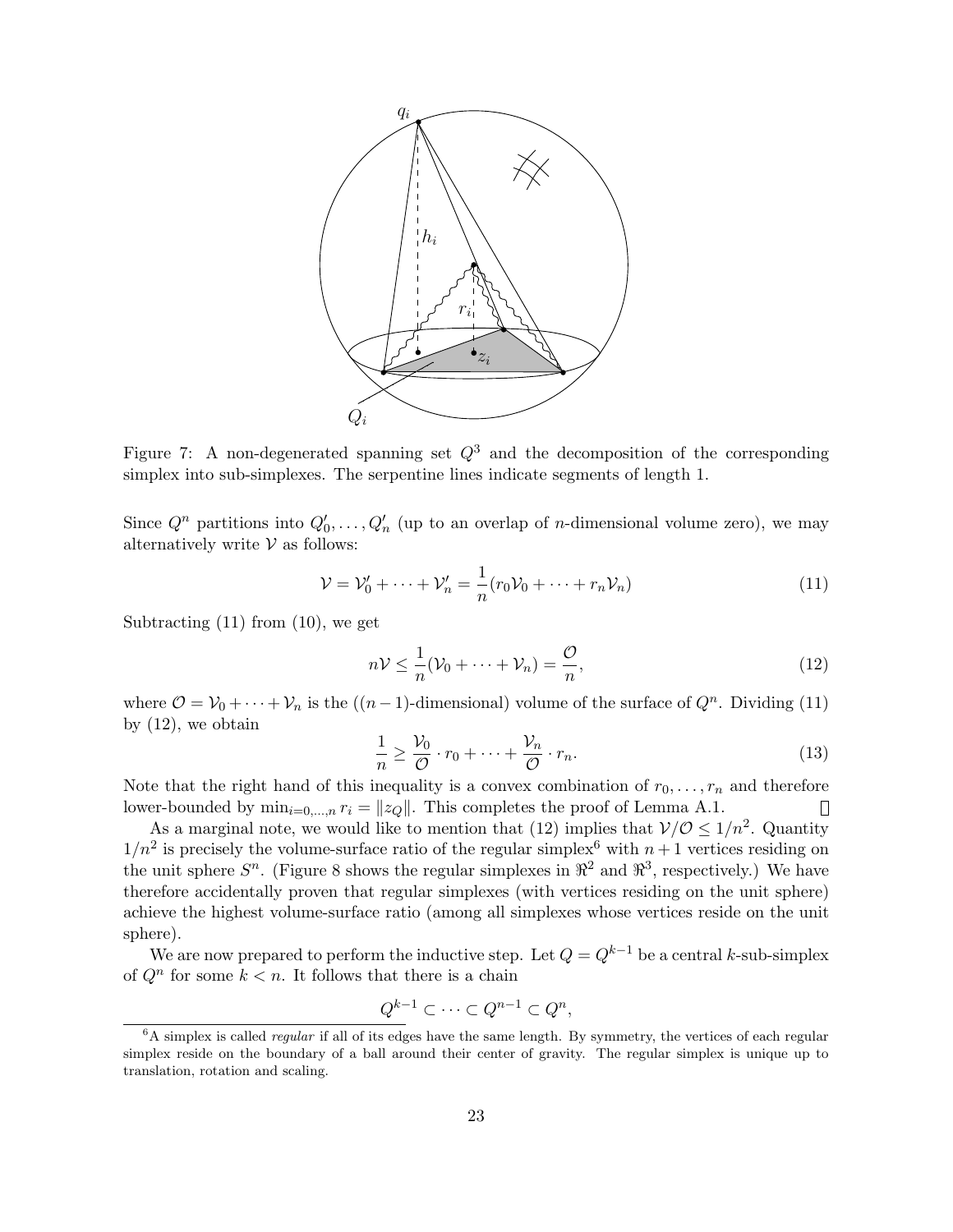

Figure 8: (a) A regular simplex with 3 vertices. (b) A regular simplex with 4 vertices.

such that  $Q^j$  is a  $(j+1)$ -sub-simplex of  $Q^n$  for  $j = k-1, \ldots, n$ , and  $Q^j$  is a central face of  $Q^{j+1}$ for  $j = k - 1, \ldots, n - 1$ . We denote the sub-ball of  $\bar{B}^n$ , obtained by intersecting  $\bar{B}^n$  with the lowest-dimensional affine sub-space containing  $Q^j$ , as  $\overline{B}(z_j, r_j)$ . Here,  $z_j$  is the center of this sub-ball and  $r_j$  is the radius. Note that  $z_n$  coincides with  $z^n$  (the origin) and  $r_n = 1$ . Since  $z_{n-1} = z_{Q^{n-1}}$  and  $Q^{n-1}$  is a central face of  $Q^n$ , Lemma A.1 yields

$$
||z_n - z_{n-1}|| = ||z_{n-1}|| \le 1/n. \tag{14}
$$

Furthermore,  $z_{k-1} = z_Q$ . We define  $R(k, j) \stackrel{\triangle}{=} ||z_j - z_{k-1}||$  for  $j = k - 1, ..., n$ . Note that  $R(k, k-1) = 0$  and  $R(k, n) = ||z_{k-1}|| = ||z_{Q}||$ . It suffices therefore to show that  $R(k, n) \le$  $R_2(k, n)$ .

We may apply the induction hypothesis to Q as k-sub-simplex of  $Q^{n-1}$ , keeping in mind that  $\bar{B}(z_{n-1}, r_{n-1})$  has radius  $r_{n-1}$  (and not radius 1). Taking the scaling factor  $r_{n-1}$  into consideration, the inductive hypothesis reads as follows:

$$
R(k, n-1) \le r_{n-1} \cdot R_2(k, n-1) \tag{15}
$$

Let  $z_0$  be a vertex in Q. The rest of the proof, which is illustrated in Figure 9, makes use of the fact that the triangles induced by  $z_0, z_{n-1}, z_n$  and  $z_{k-1}, z_{n-1}, z_n$ , respectively, have both a right angle at  $z_{n-1}$ . The Pythagorean Law, applied to both triangles, yields:

$$
r_{n-1}^2 = 1 - \|z_{n-1}\|^2 \tag{16}
$$

$$
R^{2}(k,n) = R^{2}(k,n-1) + ||z_{n-1}||^{2}
$$
\n(17)

In combination with equations (15) and (14), we get

$$
R^{2}(k, n) \leq r_{n-1}^{2} R_{2}^{2}(k, n-1) + ||z_{n-1}||^{2}
$$
  
=  $(1 - ||z_{n-1}||^{2}) R_{2}^{2}(k, n-1) + ||z_{n-1}||^{2}$   
 $\leq \left(1 - \frac{1}{n^{2}}\right) R_{2}^{2}(k, n-1) + \frac{1}{n^{2}}$   
=  $R_{2}^{2}(k, n).$